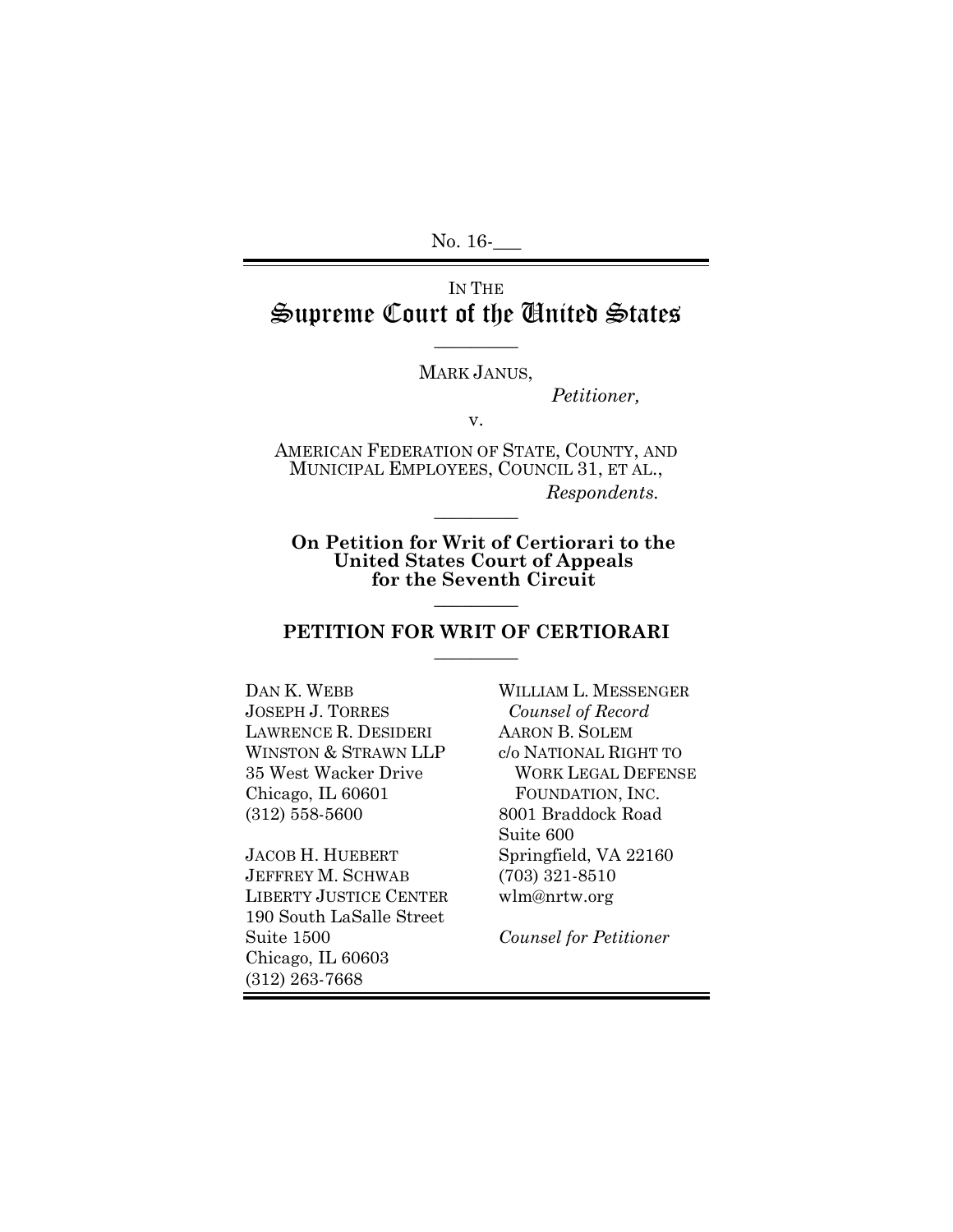#### **QUESTION PRESENTED**

Twice in the past five years this Court has questioned its holding in *Abood v. Detroit Board of Education*, 431 U.S. 209 (1977) that it is constitutional for a government to force its employees to pay agency fees to an exclusive representative for speaking and contracting with the government over policies that affect their profession. *See Harris v. Quinn*, U.S. , , 134 S. Ct. 2618, 2632–34 (2014); *Knox v. SEIU, Local 1000*, 567 U.S. 298, \_\_, 132 S. Ct. 2277, 2289 (2012). Last term this Court split 4 to 4 on whether to overrule *Abood*. *Friedrichs v. Cal. Teachers Ass'n*, \_ U.S. \_, 136 S. Ct. 1083 (2016).

This case presents the same question presented in *Friedrichs*: should *Abood* be overruled and publicsector agency fee arrangements declared unconstitutional under the First Amendment?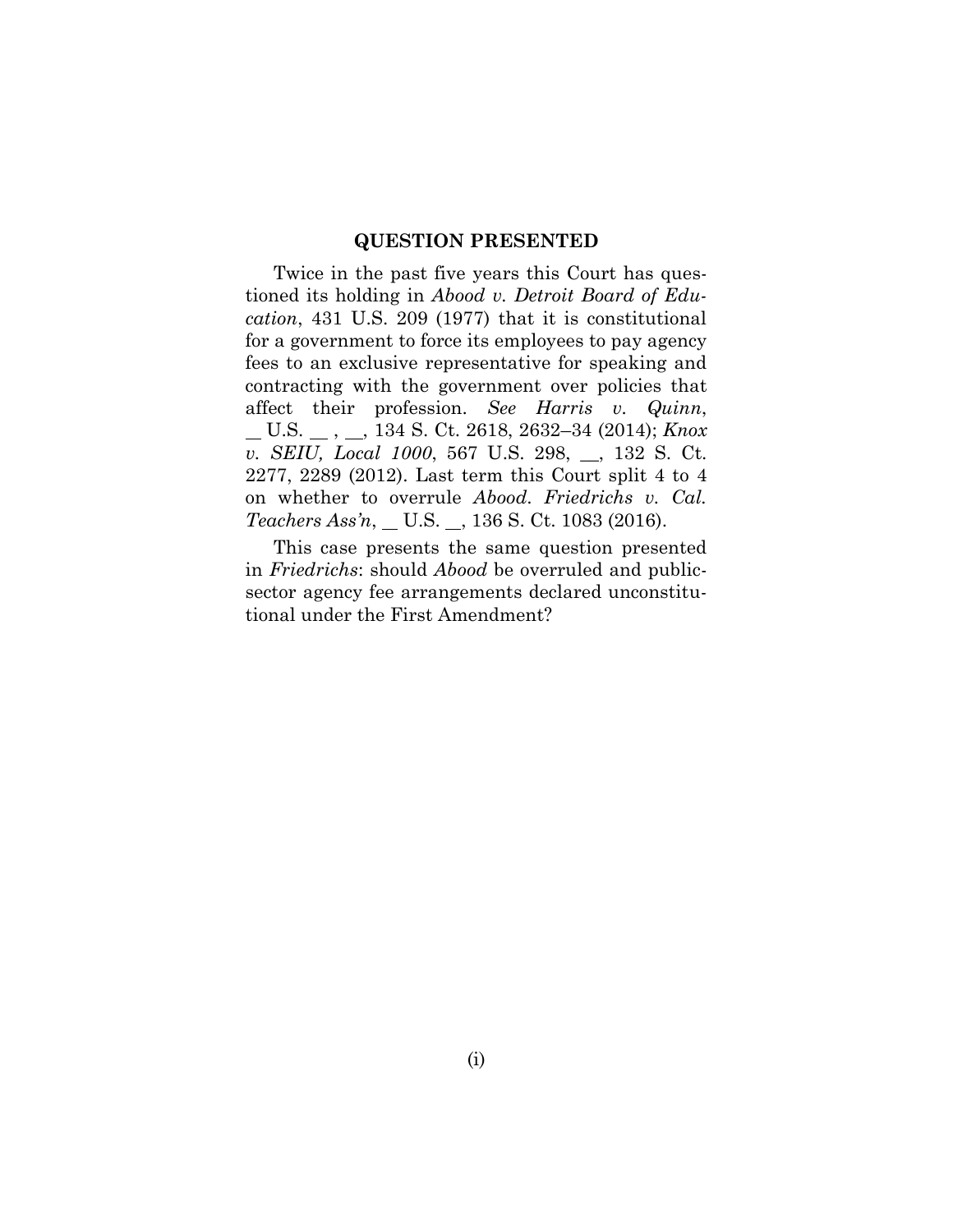### **PARTIES TO THE PROCEEDINGS AND RULE 29.6 STATEMENT**

Petitioner, who was a Plaintiff-Appellant in the court below, is Mark Janus.

Respondents, who were Defendants-Appellees in the court below, are American Federation of State, County, and Municipal Employees, Council 31; Michael Hoffman, in his official capacity as the Acting Director of the Illinois Department of Central Management Services; and Illinois Attorney General Lisa Madigan.

Parties to the original proceedings below, who are not Petitioners or Respondents, include plaintiffs Illinois Governor Bruce Rauner, Brian Trygg, and Marie Quigley, and defendant General Teamsters/Professional & Technical Employees Local Union No. 916.

Because no Petitioner is a corporation, a corporate disclosure statement is not required under Supreme Court Rule 29.6.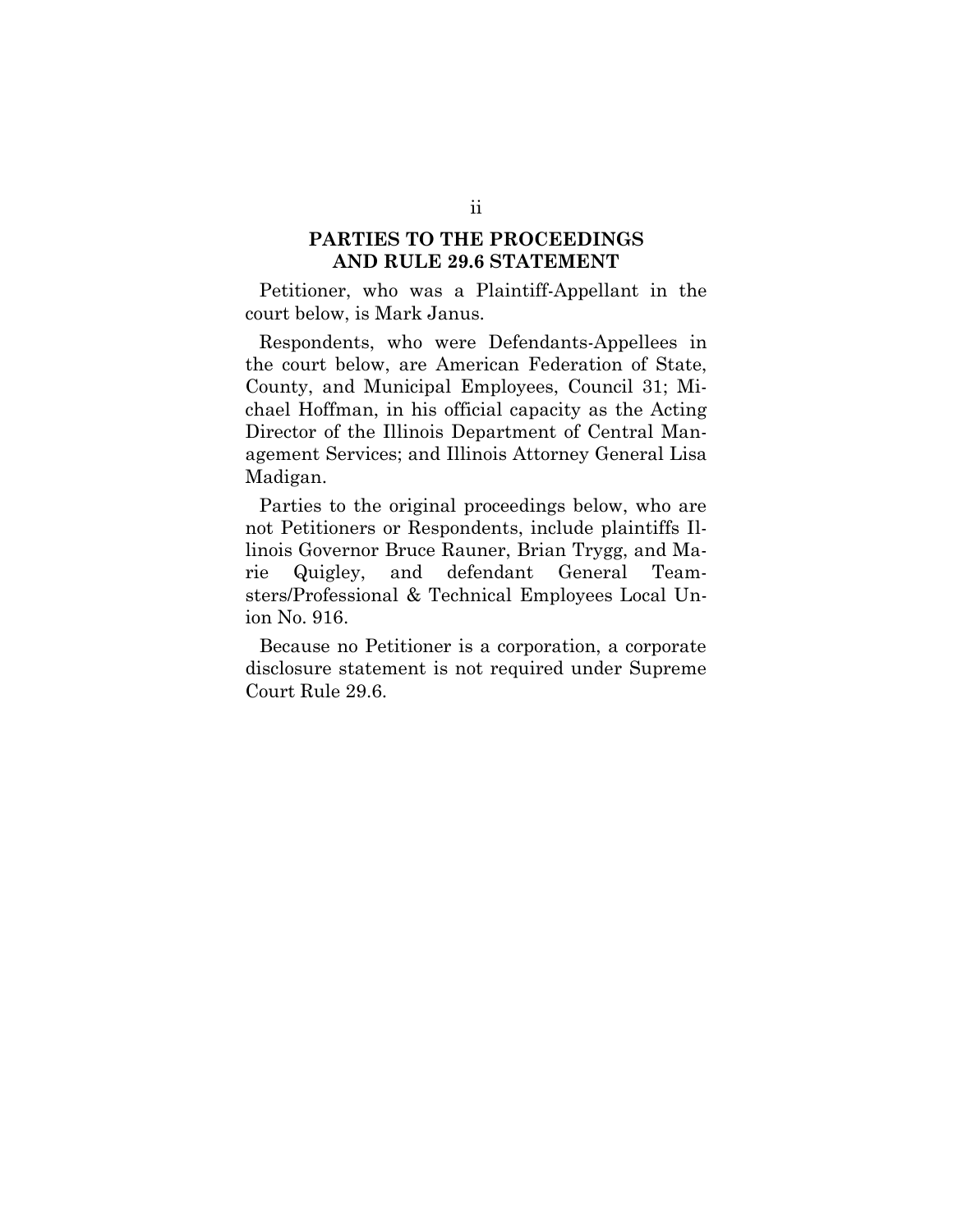# **TABLE OF CONTENTS**

Page

| PARTIES TO THE PROCEEDINGS AND                                                                                                                                             |
|----------------------------------------------------------------------------------------------------------------------------------------------------------------------------|
|                                                                                                                                                                            |
|                                                                                                                                                                            |
|                                                                                                                                                                            |
|                                                                                                                                                                            |
|                                                                                                                                                                            |
| A. Illinois Compels State Employees to Pay<br>Agency Fees to an Exclusive Representa-<br>tive for Speaking and Contracting with the<br>State over Governmental Policies1   |
|                                                                                                                                                                            |
| REASONS FOR GRANTING THE PETITION  8                                                                                                                                       |
| The Court Should Reconsider Abood and Hold<br>$\mathbf{L}$                                                                                                                 |
| A. Abood's Validity Is a Matter of Exceptional<br>Importance Because Agency Fee Require-<br>ments Are Widespread and Egregiously In-                                       |
| B. The Court Should Reconsider Abood Be-<br>cause It Is Inconsistent with Other Prece-<br>dents, Wrongly Decided, Unworkable, and<br>Not Supported by Reliance Interests13 |
| C. Compulsory Fee Requirements, and Abood's<br>Free Rider Rationale for Upholding Such<br>Requirements, Cannot Satisfy Heightened                                          |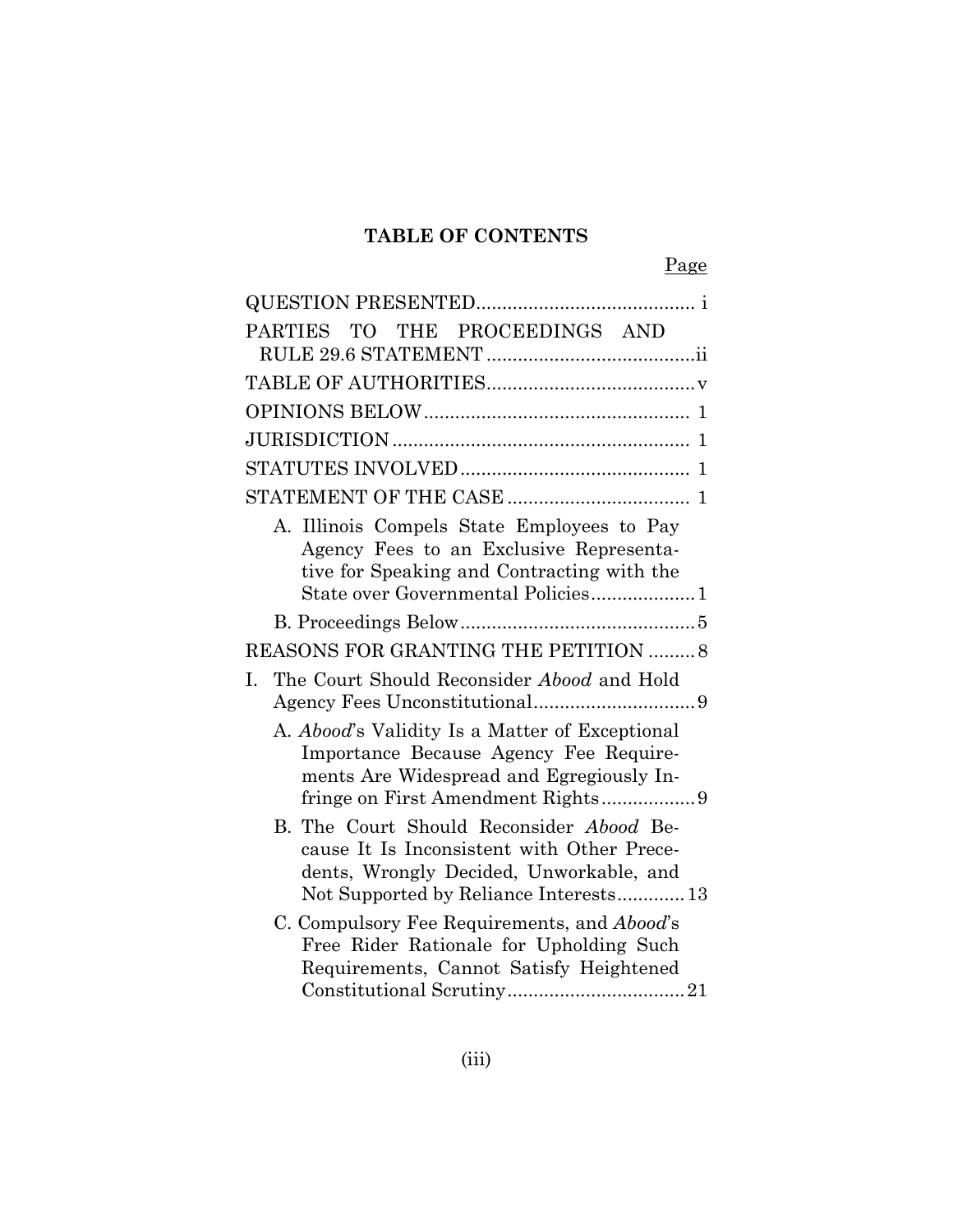# iv **TABLE OF CONTENTS—Continued**

Page

| II. This Case Is a Suitable Vehicle for Recon-                                                  |
|-------------------------------------------------------------------------------------------------|
|                                                                                                 |
| <b>APPENDIX</b>                                                                                 |
| Order of the U.S. Court of Appeals for the                                                      |
| Decision of the U.S. District Court for the<br>Northern District of Illinois (Sept. 13, 2016)6a |
| Plaintiffs' Second Amended Complaint 8a                                                         |
|                                                                                                 |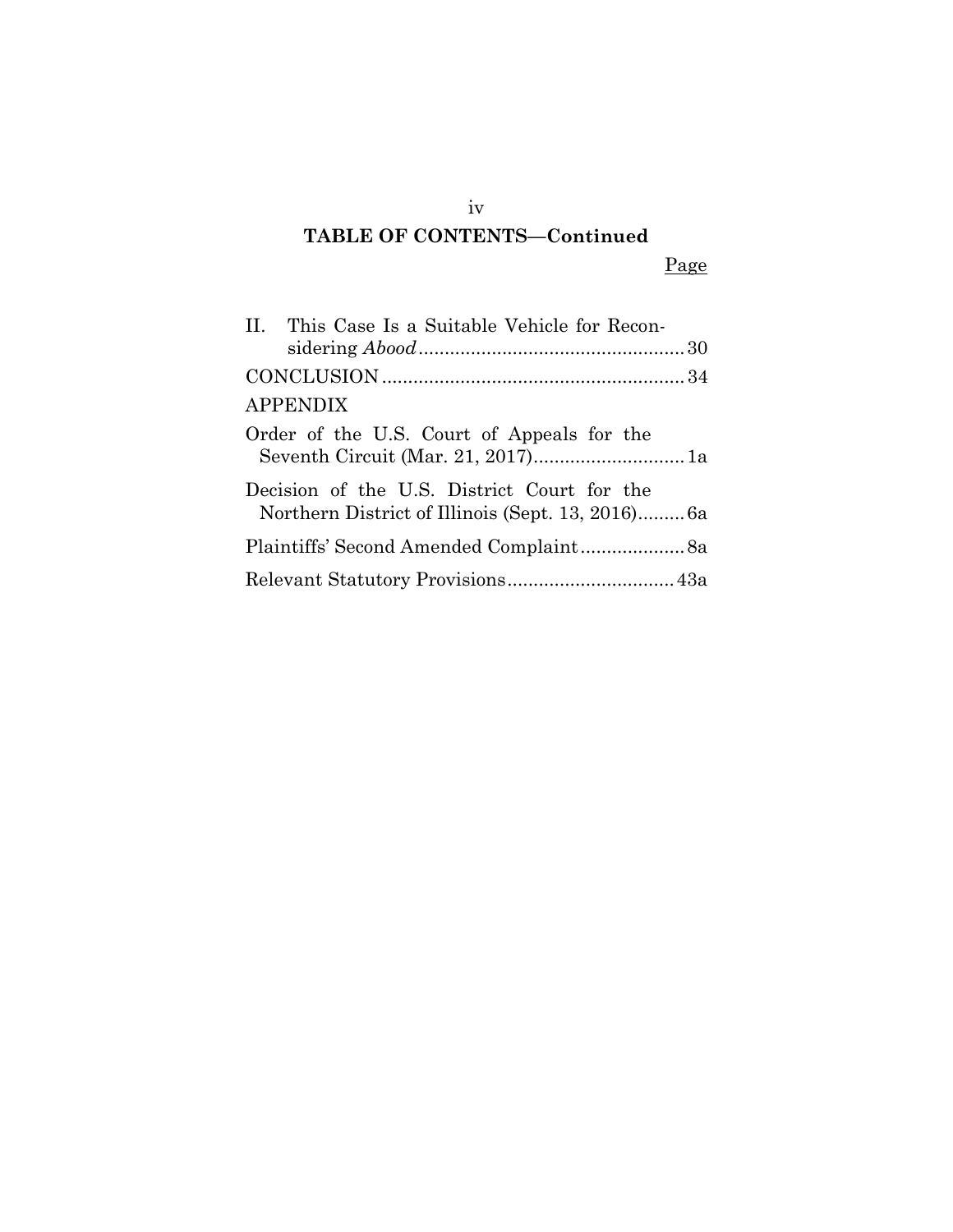## **TABLE OF AUTHORITIES**

Page(s)

| <b>CASES</b>                                                                       |
|------------------------------------------------------------------------------------|
| 14 Penn Plaza LLC v. Pyett,                                                        |
| Abood v. Detroit Bd. of Educ.,                                                     |
| AFSCME, Council 31 v. Dep't of CMS,<br>2016 IL App (5th) 160510-U, 2016 WL 7399614 |
| Agostini v. Felton,                                                                |
| Am. Commc'ns Ass'n v. Douds,                                                       |
| Bd. of Cty. Comm'rs v. Umbehr,                                                     |
| Boy Scouts of Am. v. Dale,                                                         |
| Bromley v. Mich. Educ. Ass'n,                                                      |
| Carey v. Brown,                                                                    |
| Chicago Teachers Union v. Hudson,                                                  |
| Citizens Against Rent Control v. City of Berkeley,                                 |

(v)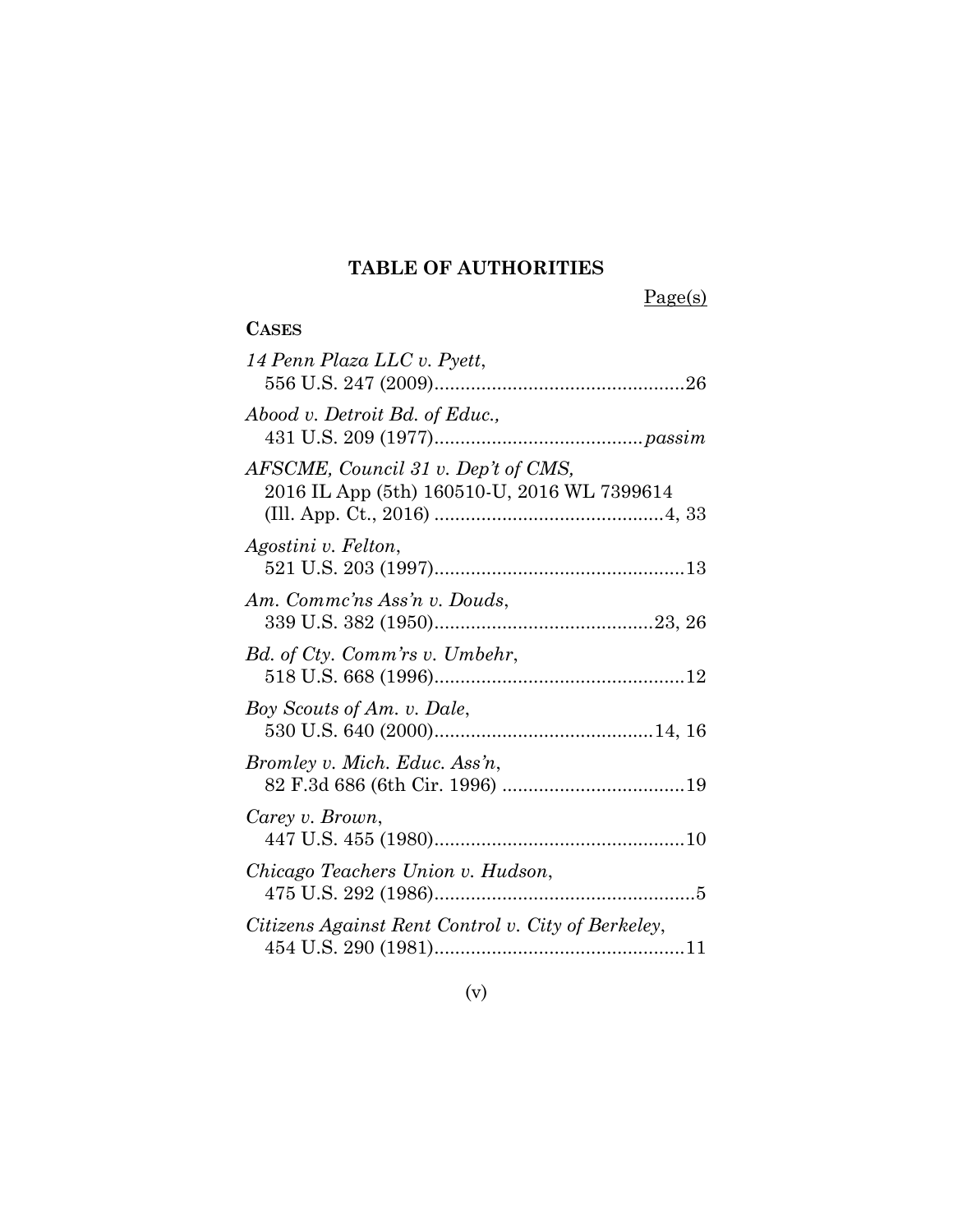| Citizens United v. FEC,                                                  |
|--------------------------------------------------------------------------|
| Davenport v. Wash. Educ. Ass'n,                                          |
| Dep't of CMS v. AFSCME, Council 31,<br>33 PERI   67, 2016 WL 7645201     |
| Ellis v. Bhd. of Ry. Clerks,                                             |
| Elrod v. Burns,                                                          |
| $FEC$ v. Wis. Right to Life, Inc.,                                       |
| Friedrichs v. Cali. Teachers Ass'n.                                      |
| Harris v. Quinn,                                                         |
| Hurley v. Irish-Am. Gay, Lesbian & Bisexual<br>Grp. of Boston,           |
| Int'l Ass'n of Machinists v. Street,                                     |
| Knox v. SEIU, Local 1000,<br>567 U.S. 298, 132 S. Ct. 2277 (2012) passim |

vi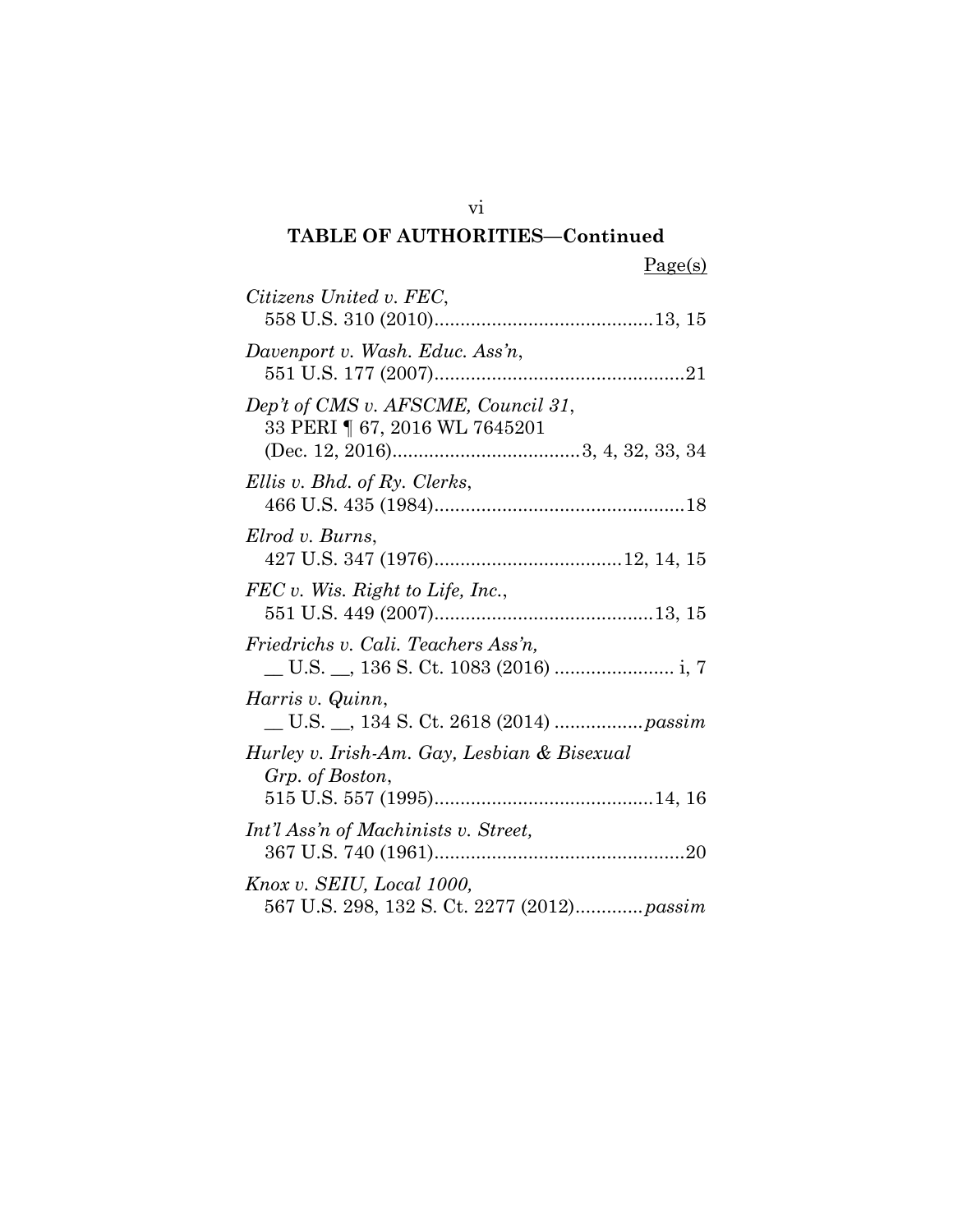| Lehnert v. Ferris Faculty Ass'n,               |
|------------------------------------------------|
|                                                |
| Locke v. Karass,                               |
|                                                |
| Miller v. Air Line Pilots Ass'n,               |
|                                                |
| Mulhall v. UNITE HERE Local 355,               |
|                                                |
| NAACP v. Claiborne Hardware Co.,               |
|                                                |
| NLRB v. Allis-Chalmers Mfg. Co.,               |
|                                                |
| O'Hare Truck Serv., Inc. v. City of Northlake, |
|                                                |
| Payne v. Tennessee.,                           |
|                                                |
| Planned Parenthood v. Casey,                   |
|                                                |
| Pocatello Educ. Ass'n v. Heideman,             |
|                                                |
| Riley v. Nat'l Fed'n of the Blind,             |
|                                                |
| Roberts v. U.S. Jaycees,                       |
|                                                |

vii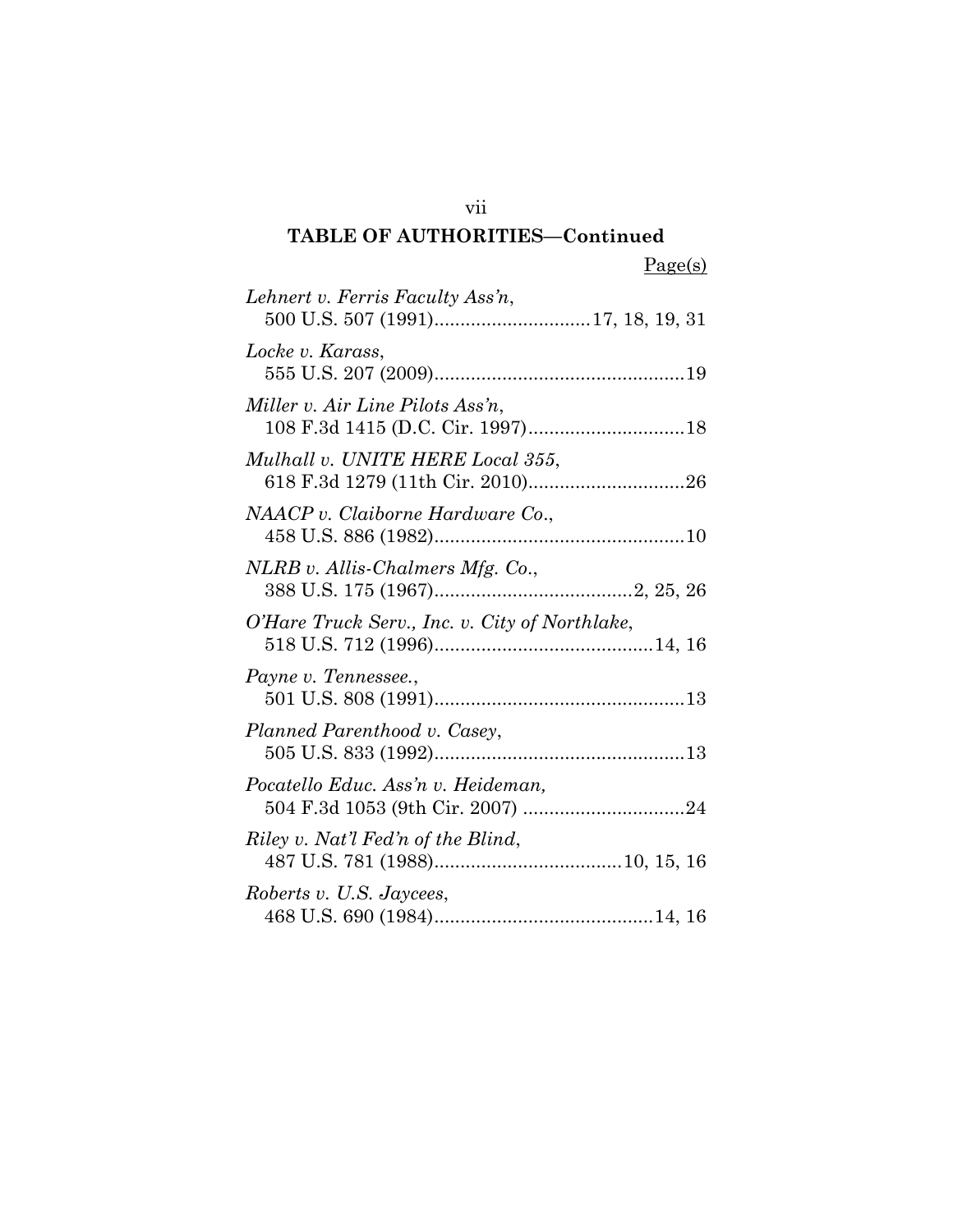| Scheffer v. Civil Serv. Emps. Ass'n,                                   |  |
|------------------------------------------------------------------------|--|
| Steele v. Louisville & Nashville Ry.,                                  |  |
| Sweeney v. Pence,                                                      |  |
| Teamsters, Local 391 v. Terry,                                         |  |
| UFCW, Local 1036 v. NLRB,                                              |  |
| United Nurses & Allied Prof'ls,<br>359 N.L.R.B. 469 (Dec. 14, 2012) 18 |  |
| United States v. United Foods, Inc.,                                   |  |
| Vaca v. Sipes,                                                         |  |
| Vienna Sch. Dist. No. 55 v. IELRB,                                     |  |
| Wis. Educ. Ass'n Council v. Walker,                                    |  |
| Ysursa v. Pocatello Educ. Ass'n,                                       |  |
| Zoeller v. Sweeney,                                                    |  |

viii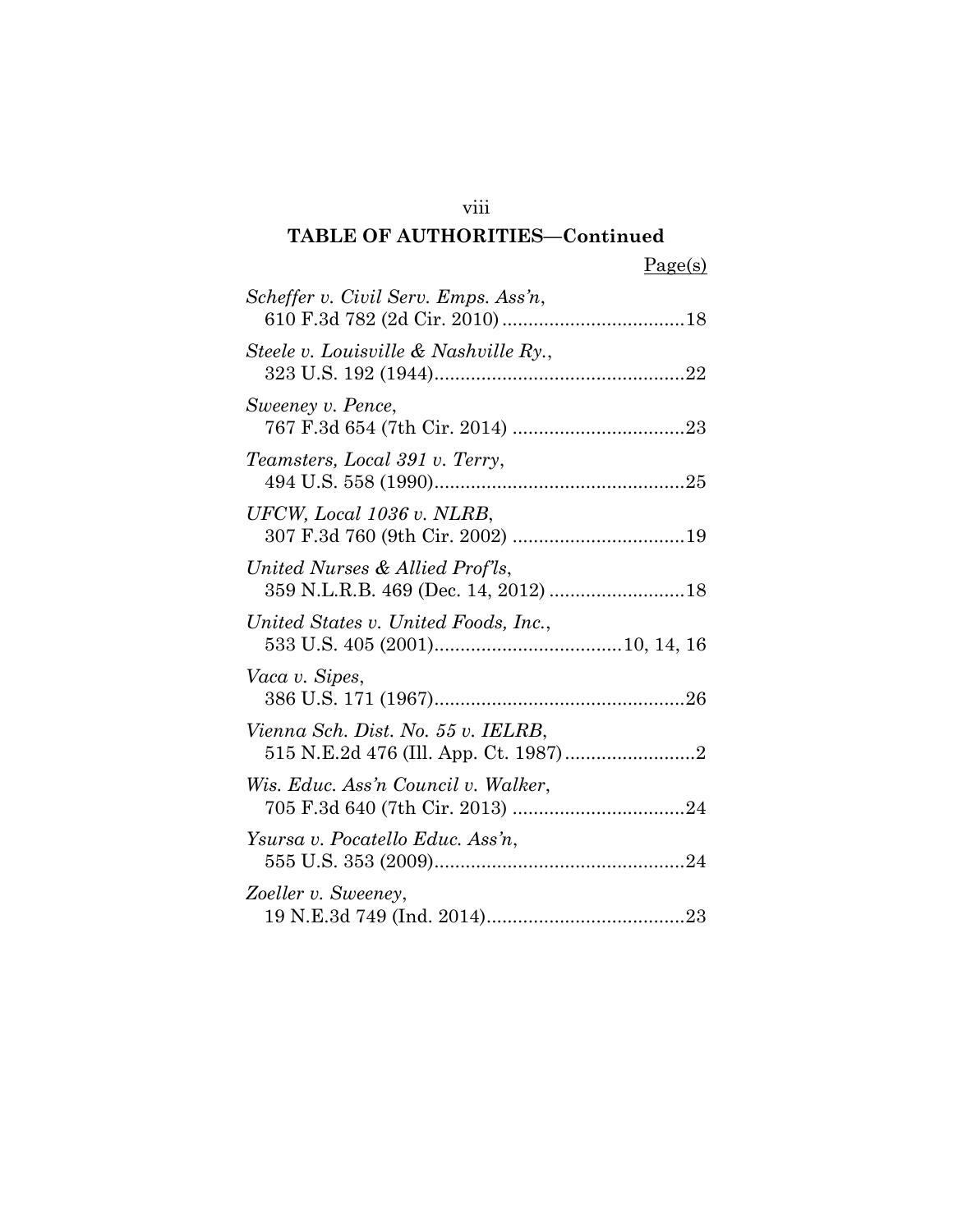### ix

### **TABLE OF AUTHORITIES—Continued**

Page(s)

### **Constitution, Statutes, & Rules**

U.S. Const. amend. I .........................................................*passim*

### Federal Statutes

Illinois Public Employee Labor Relations Act

### S. Ct. R. 29.6

### **Other Authorities**

| Charles W. Baird, Toward Equality and Justice in |
|--------------------------------------------------|
| Labor Markets,                                   |
| 20 J. Soc. Pol'y & ECON. STUD. 163 (1995)27, 28  |
|                                                  |

Joe Cahill, *The State's Pension Reality Gap Is about to Get Wider*, CRAIN'S CHICAGO BUS. (Aug. 10, 2016), https://goo.gl/GBWG3m..............33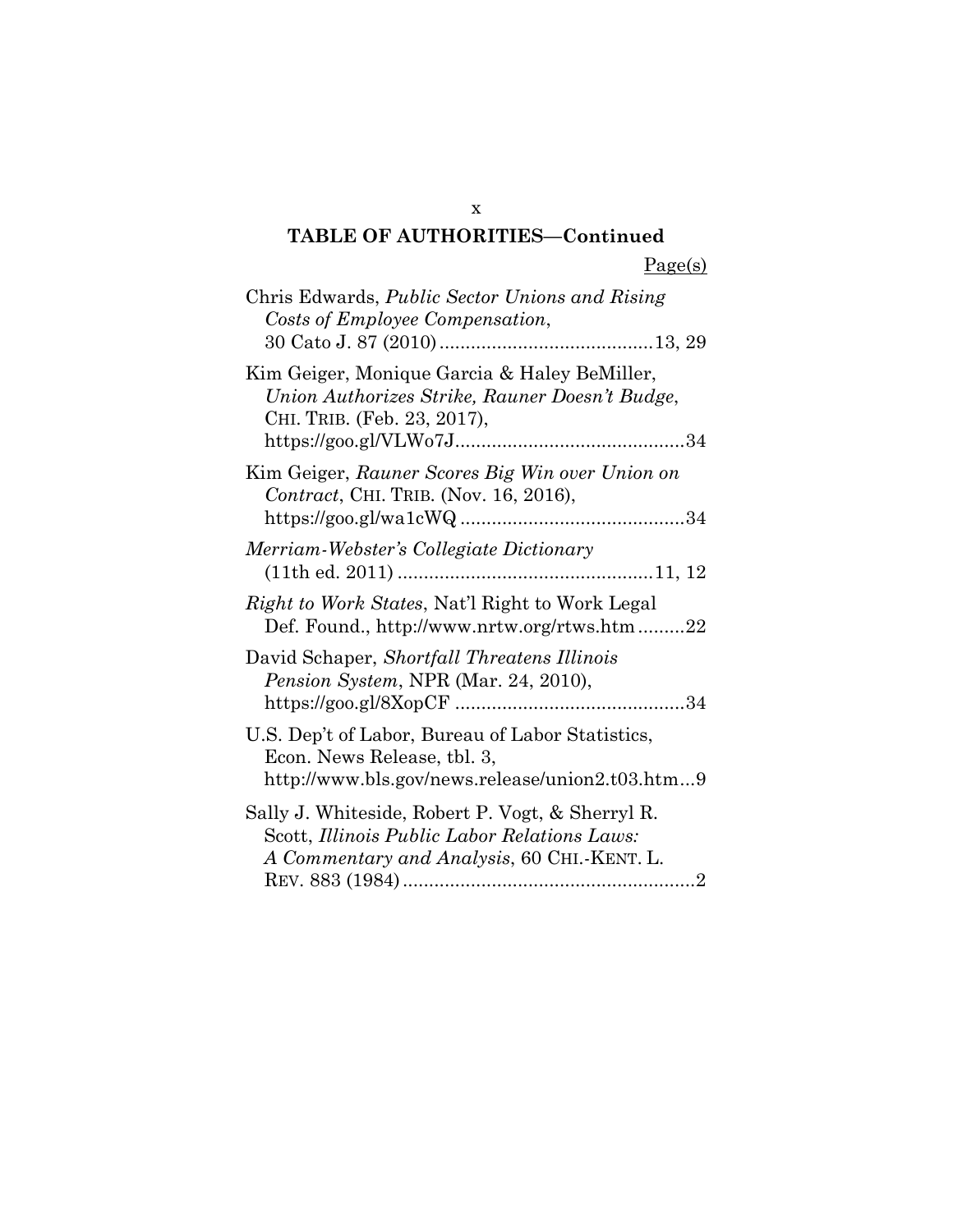Page(s)

U.S. Dep't of Labor, Bureau of Labor Statistics, Econ. News Release, tbl. 5, http://www.bls.gov/news.release/union2.t05.htm...9

xi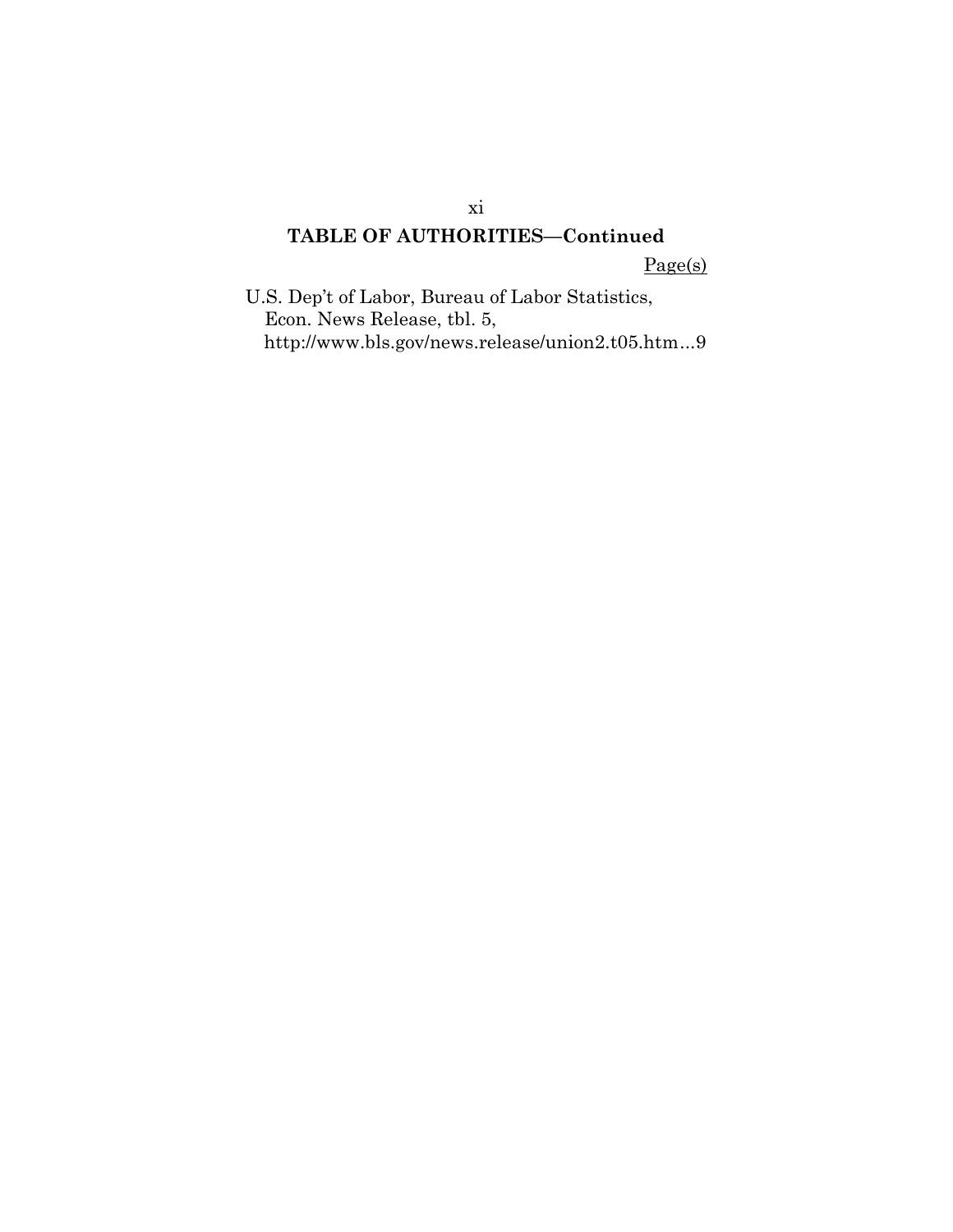#### **OPINIONS BELOW**

The Seventh Circuit order affirming the district court is reproduced in the appendix (Pet.App.1) as is the district court's order dismissing Petitioner's complaint (Pet.App.6).

#### **JURISDICTION**

The Seventh Circuit entered judgment on March 21, 2017. Pet.App.1. This Court has jurisdiction under 28 U.S.C. § 1254(1).

#### **STATUTES INVOLVED**

The relevant statutory provisions are reproduced in the Appendix (Pet.App.43).

#### **STATEMENT OF THE CASE**

This case challenges the constitutionality of Illinois's agency fee law under the First Amendment.

### **A. Illinois Compels State Employees to Pay Agency Fees to an Exclusive Representative for Speaking and Contracting with the State over Governmental Policies.**

1. The Illinois Public Labor Relations Act ("IPLRA"),  $5$  ILL. COMP. STAT.  $315/1$  et seq., grants public sector unions an extraordinary power: if a union meets certain qualifications, it can become "the exclusive representative for the employees of [a bargaining] unit for the purpose of collective bargaining with respect to rates of pay, wages, hours, and other conditions of employment not excluded by Section 4 of this Act." *Id*. 315/6(c).

Exclusive representative status vests a union with agency authority to speak and contract for all employees in the unit, including those who want noth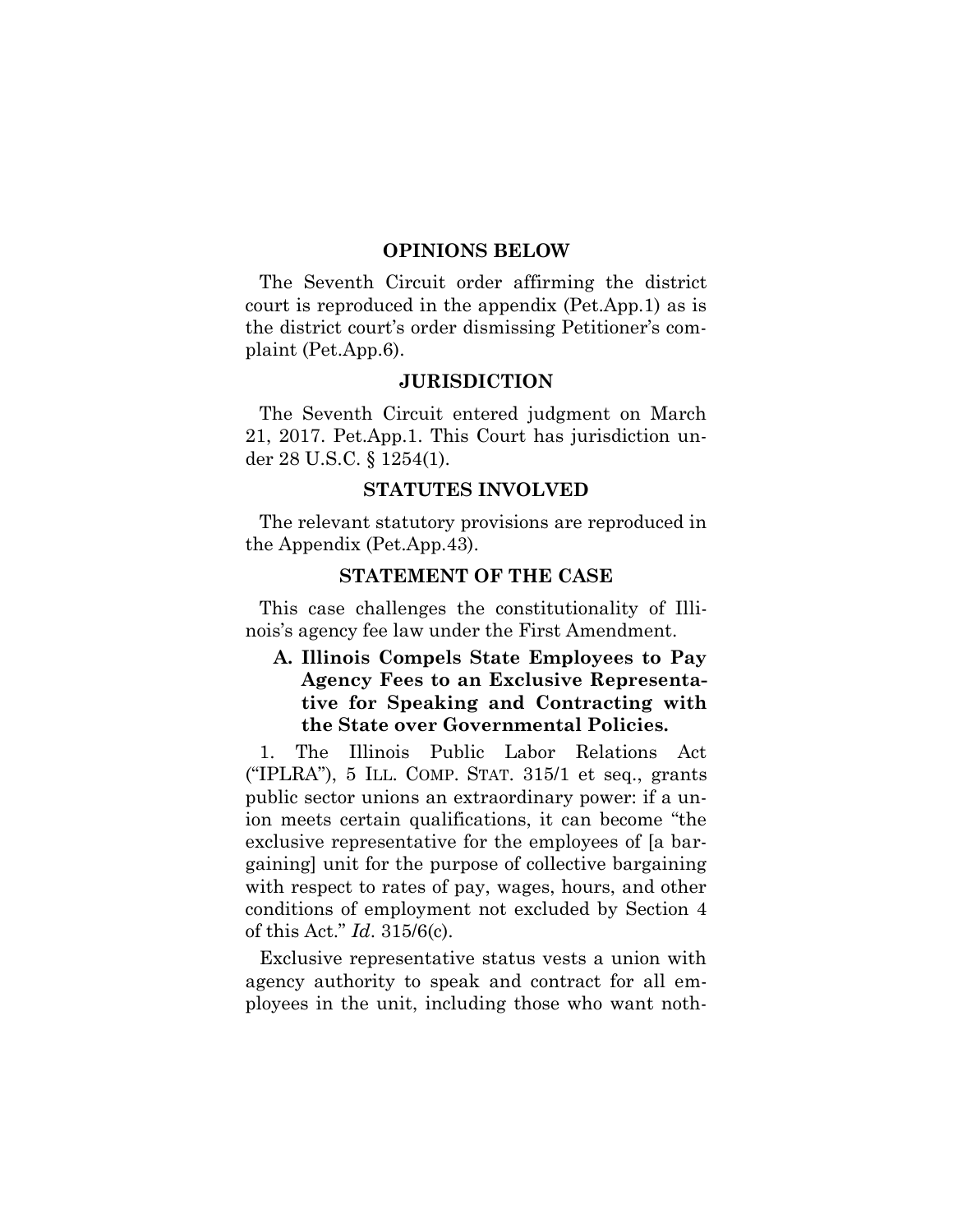ing to do with the union and oppose its advocacy. *See NLRB v. Allis-Chalmers Mfg. Co*., 388 U.S. 175, 180 (1967). <sup>1</sup> The status also vests a union with authority to compel policymakers to bargain in good faith with the union, 5 ILL. COMP. STAT. 315/7, and to only change certain policies after first bargaining to impasse, *Vienna Sch. Dist. No. 55 v. IELRB*, 515 N.E.2d 476, 479 (Ill. App. Ct. 1987). These authorities are exclusive because the public employer is precluded from dealing with individual employees or other associations. 5 ILL. COMP. STAT. 315/4.

The IPLRA empowers an exclusive representative not only to speak and contract for unconsenting employees in their relations with the government, but also to force those employees to pay for its advocacy. The Act does so by authorizing "agency fee" arrangements in which employees are forced, as a condition of their employment, to "pay their proportionate share of the costs of the collective bargaining process, contract administration and pursuing matters affecting wages, hours and conditions of employment" to an exclusive representative. 5 ILL. COMP. STAT. 315/6(e).

l

<sup>1</sup> Case law concerning the National Labor Relations Act is apposite because Illinois's labor laws, like most public sector labor laws, are based on the NLRA. *See* Sally J. Whiteside, Robert P. Vogt & Sherryl R. Scott, *Illinois Public Labor Relations Laws: A Commentary & Analysis*, 60 CHI.-KENT. L. REV. 883, 883 (1984) ("[T]he legislature, in discussing the *IPLRA*, expressly stated that it intended to follow the [NLRA] to the extent feasible.").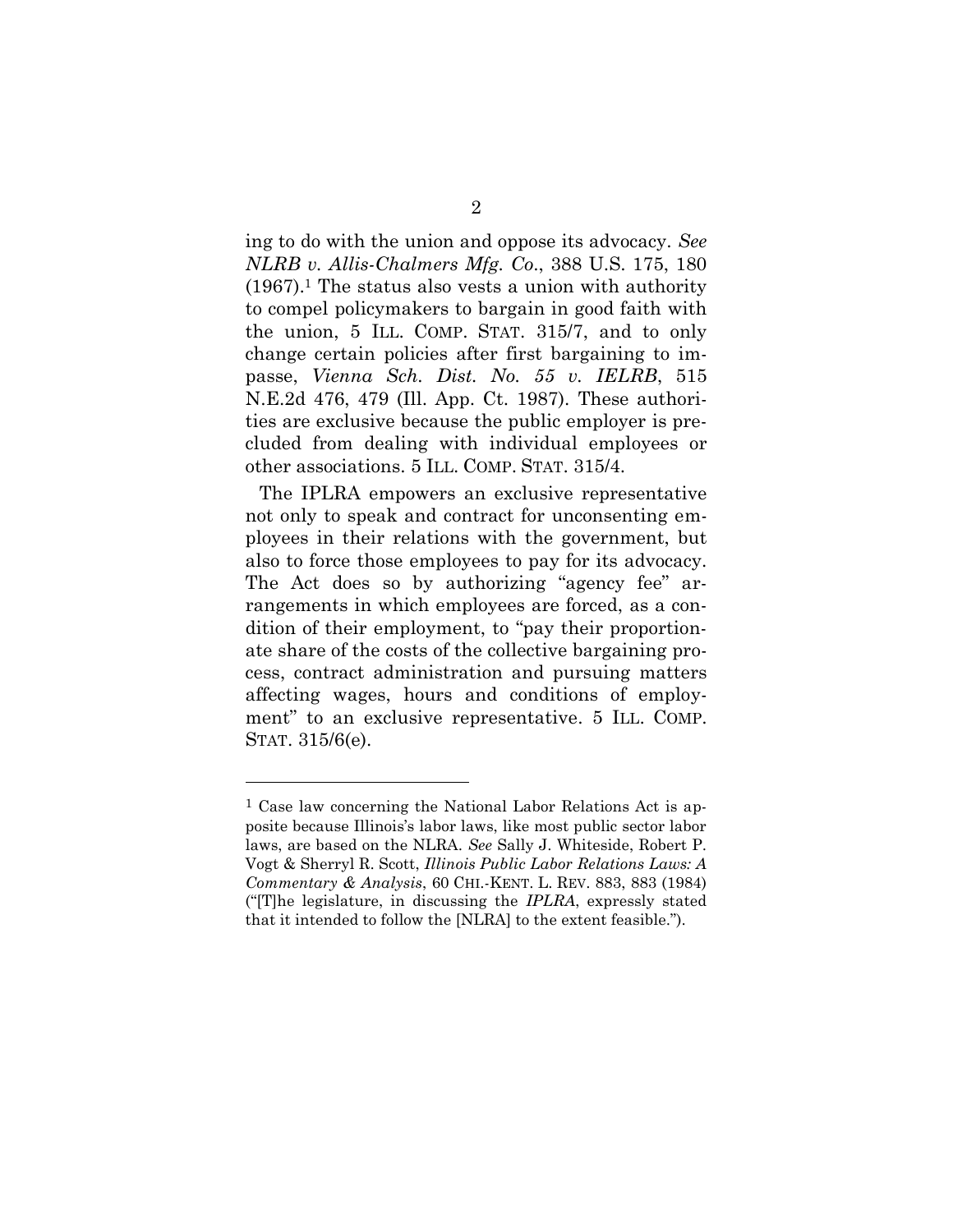Illinois's agency fee requirement tracks this Court's holding in *Abood v. Detroit Board of Education,* 431 U.S. 209 (1977), concerning the compulsory fees that public employees can be forced to pay under the First Amendment. *Abood* established a framework under which public employees can be forced to pay a union for bargaining with the government and administering the resulting contract, *id*. at 232, but cannot be forced to pay for union activities the *Abood* Court deemed to be political or ideological, *id*. at 236.

2. Petitioner Mark Janus is an Illinois state employee who is being forced to pay agency fees to a union, AFSCME, Council 31, against his will. Pet.App.10. AFSCME exclusively represents over 35,000 state employees who work in dozens of agencies, departments, boards, and commissions subject to the authority of Illinois's governor. *Id*.

In February 2015, AFSCME began bargaining with newly elected Governor Bruce Rauner, who acts through Illinois's Department of Central Management Services ("CMS"), over policies that affect these state employees. The course of these negotiations through January 2016 is detailed in an Illinois Labor Relations Board ("Board") decision. *Dep't of CMS v. AFSCME, Council 31*, 33 PERI ¶ 67, ALJD at 4-139, 2 2016 WL 7645201 (Dec. 12, 2016). The decision dis-

<sup>2</sup> "ALJD" refers to the Administrative Law Judge's Recommended Decision, and "Bd." to the Board's Decision, available at https://www.illinois.gov/ilrb/decisions/boarddecisions/ Documents/S-CB-16-017bd.pdf.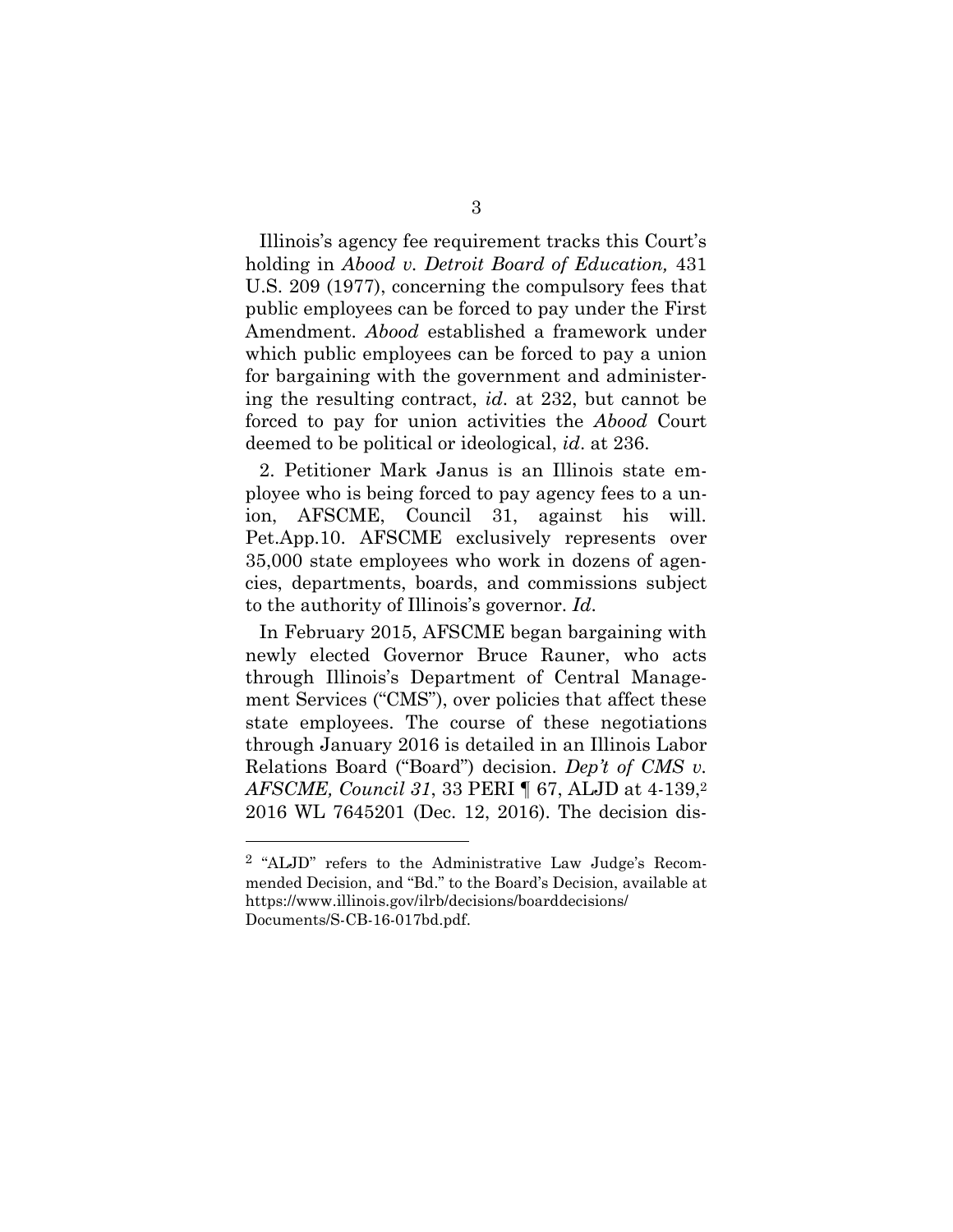cusses, among other things, Illinois's dire budgetary and pension-deficit situation, which formed the backdrop for the negotiations, *id*. at 12–13, and the Governor's "intent to seek contract changes that [would] provide[] additional efficiency and flexibility," link pay increases to merit, and "obtain significant savings (in the proximity of \$700 million) from the healthcare program." *Id*. at 19. The Board's decision also details the parties' positions concerning twelve disputed "packages" of issues: wages, health insurance, subcontracting, layoff policies, outstanding economic issues (mainly holiday pay, overtime, and retiree health care), scheduling, bumping rights, health and safety, mandatory overtime, filling of vacancies, union dues deduction, and semi-automatic promotions. *Id*. at 37–97. The Board concluded that Governor Rauner and AFSCME reached a bargaining impasse in early 2016. *Dep't of CMS*, Bd. at 24.

The Governor has been attempting to unilaterally implement, over AFSCME's objections, policies that include "\$1,000 merit pay for employees who missed less than 5% of assigned work days during the fiscal year; overtime after 40 hours; bereavement leave; the use of volunteers; the beginning of a merit raise system; [and] drug testing of employees suspected of working impaired." *AFSCME, Council 31 v. Dep't of CMS,* 2016 IL App (5th) 160510-U, ¶ 7, 2016 WL 7399614 (Ill. App. Ct., 2016). AFSCME, however, has resorted to litigation to thwart the Governor's attempt to implement his desired reforms. *Id.*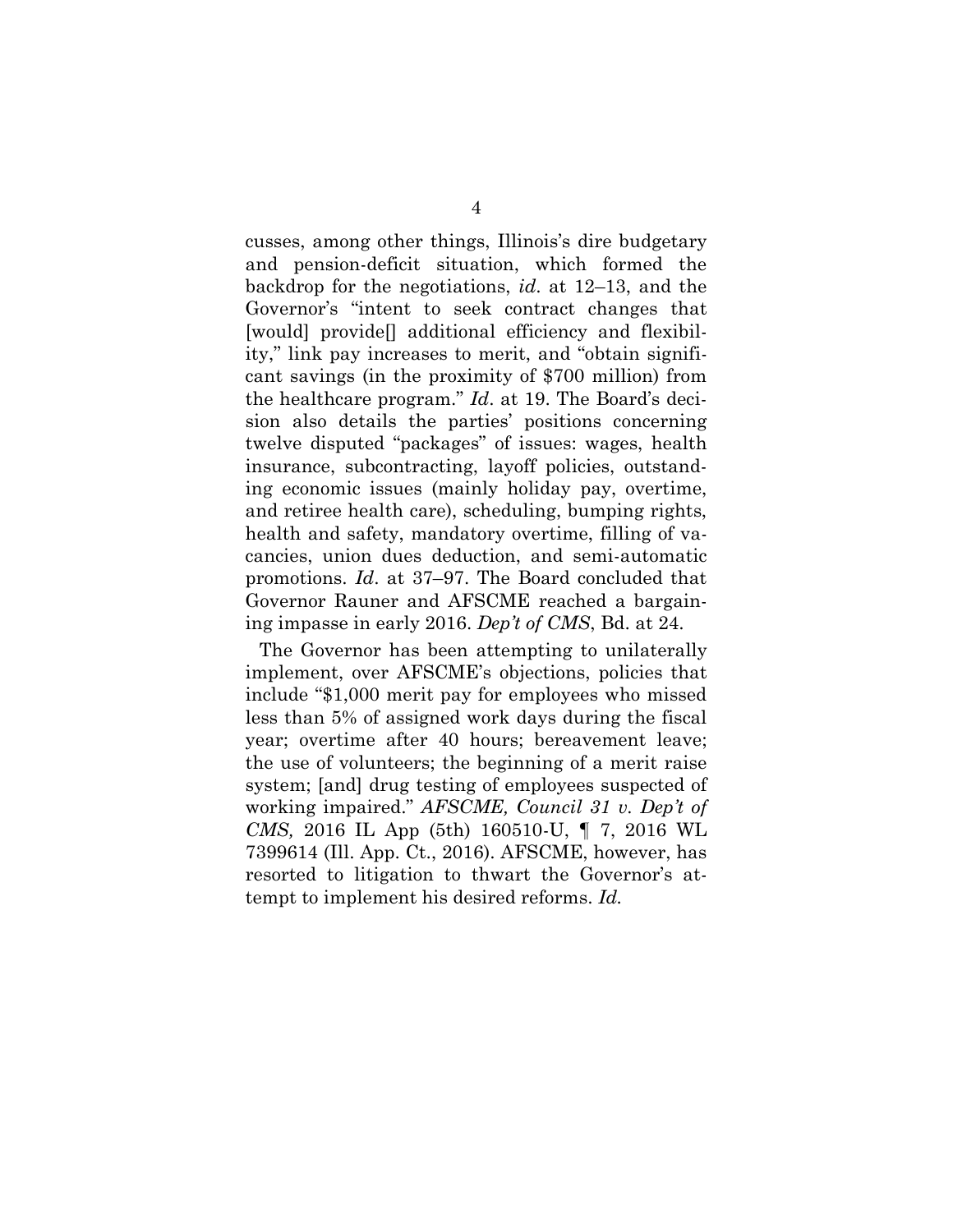Regardless of their personal views concerning these policies and AFSCME's conduct, Janus and all other employees subject to AFSCME's exclusive representation are required, by operation of 5 ILL. COMP. STAT. 315/6(f), to subsidize AFSCME's efforts to compel the State of Illinois to bend to the union's will. This statute mandates that agency fee exactions must continue notwithstanding the expiration of a collective bargaining agreement. *Id*.

The agency fees Janus and other Illinois public employees are compelled to pay AFSCME and other exclusive representatives are calculated by the unions themselves. 5 ILL. COMP. STAT. 315/6(e). Under *Chicago Teachers Union v. Hudson*, unions are supposed to calculate their agency fees based on an audit of their expenditures during the prior fiscal year and to provide nonmembers with a financial notice explaining the calculation of their fee. 475 U.S. 292, 304–10 (1986). AFSCME's *Hudson* notice, which can be found at Pet.App.28, indicates that AFSCME set its 2015 agency fee at 78.06% of full union dues based on an audit of union expenditures in calendar year 2009. Pet.App.34.

#### **B. Proceedings Below**

1. In recent years, this Court has increasingly questioned the validity of *Abood's* holding that public employees can constitutionally be forced to subsidize union speech to influence government policymakers.

In 2012, the Court, in *Knox v. SEIU, Local 1000*, deemed *Abood'*s "[a]cceptance of the free-rider argu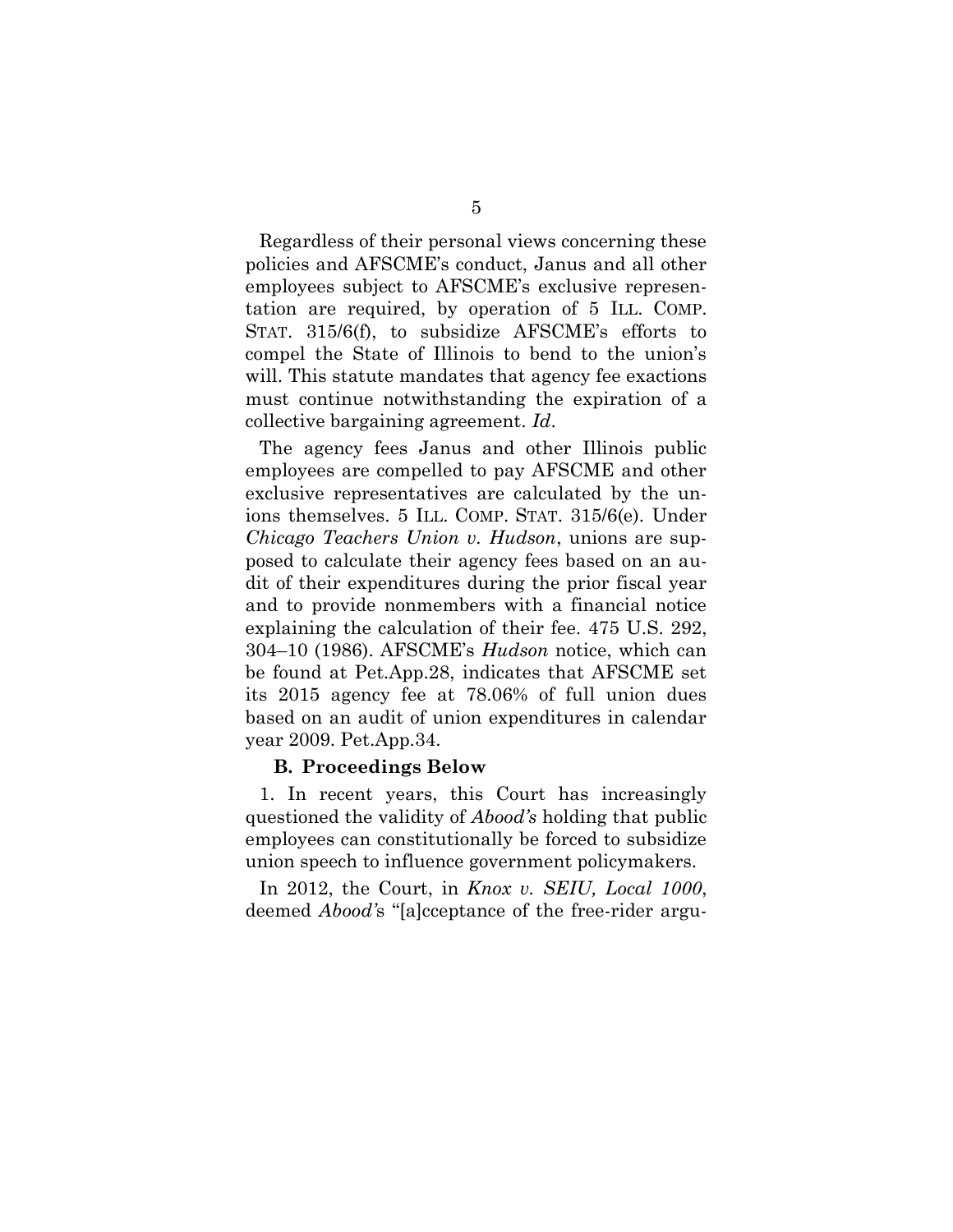ment as a justification for compelling nonmembers to pay a portion of union dues represents something of an anomaly," given that "[s]uch free-rider arguments . . . are generally insufficient to overcome First Amendment objections." 567 U.S. 298, 9, 132 S. Ct. 2277, 2289–90 (2012). *Knox* also held that agency fee provisions are subject to at least "exacting First Amendment scrutiny," *id.* at 2289, which is a level of scrutiny *Abood* conspicuously failed to apply*, see Abood*, 431 U.S. at 245 (Powell, J., concurring in judgment).

In 2014, the Court in *Harris v. Quinn* gave no fewer than six reasons why "[t]he *Abood* Court's analysis is questionable." U.S.  $\_,$  134 S. Ct. 2618, 2632 (2014). To wit, *Abood*: (1) "fundamentally misunderstood" earlier cases concerning laws authorizing compulsory fees in the private sector; (2) failed to appreciate the difference between bargaining in the private and public sectors; (3) failed to appreciate the difficulty of distinguishing between collective bargaining and politics in the public sector; (4) did not foresee the difficulty in classifying union expenditures as "chargeable" or "nonchargeable"; (5) "did not foresee the practical problems that would face objecting nonmembers"; and (6) wrongly assumed forced fees are necessary to exclusive representation. *Id*. at 2632–34. The Court stopped short of overruling *Abood*, however, because it was not necessary to resolve the issue in *Harris*, which was whether Illinois could force individuals who were not public employees to pay agency fees. *See id*. at 2638 & n.19. The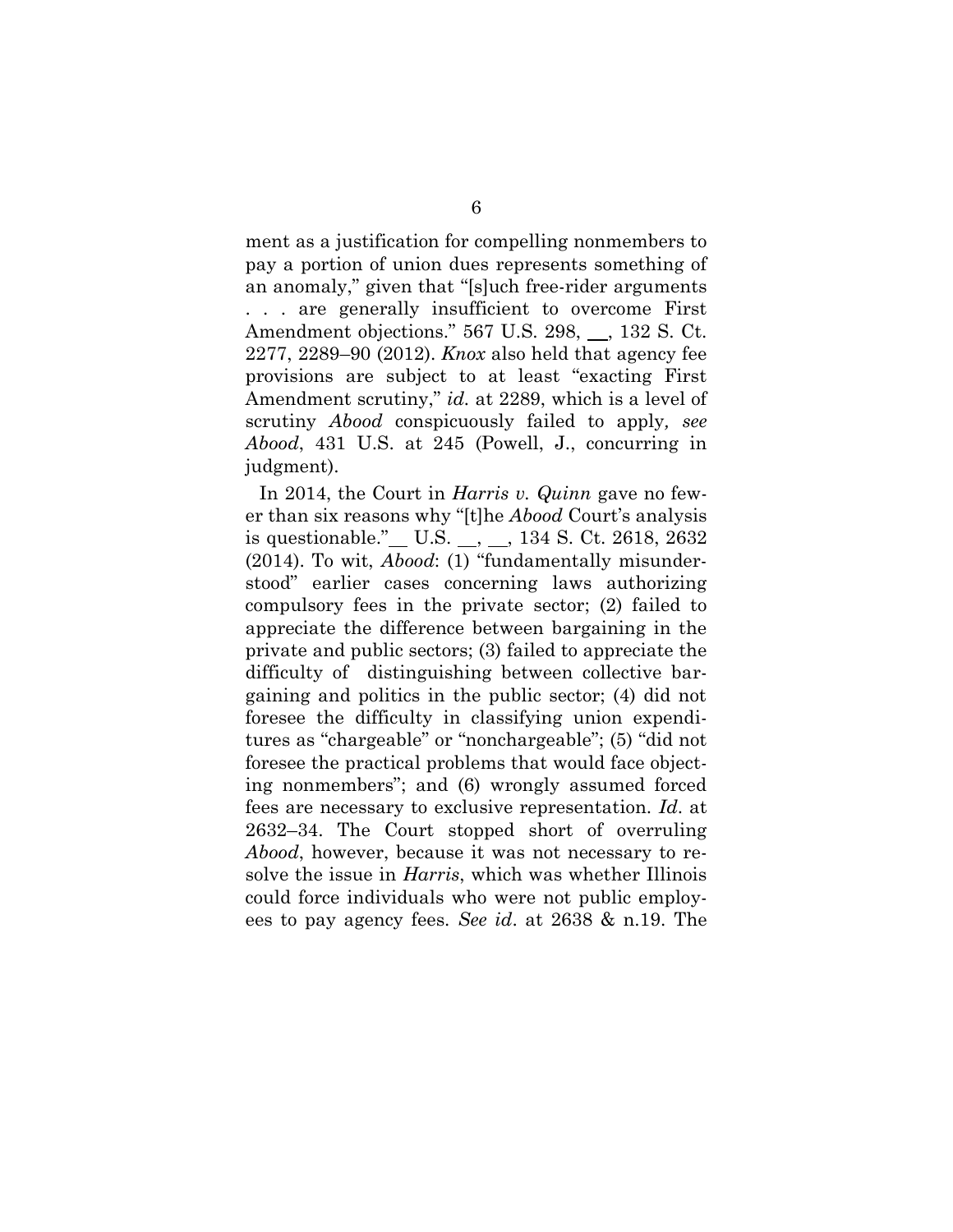Court opted to limit *Abood's* application to "fullfledged public employees." *Id*. at 2638.

In 2015, the Court granted certiorari in *Friedrichs v. California Teachers Association,* \_\_ U.S. \_\_, 136 S. Ct. 1083 (2016), to resolve the question of "whether *Abood* . . . should be overruled and public-sector 'agency shop' arrangements invalidated under the First Amendment." Petition for Cert. at (i), *Friedrichs*, 2015 WL 393856. Following the death of Justice Scalia, the Court split 4 to 4 on this question. 136 S. Ct. at 1083.

2. On February 9, 2015, Governor Rauner filed a lawsuit seeking to overrule *Abood* and have Illinois's public-sector agency fee law declared unconstitutional. Pet.App.2. Shortly thereafter, Illinois Attorney General Lisa Madigan intervened as a defendant, and three Illinois state employees—Mark Janus, Brian Trygg, and Marie Quigley—moved to intervene as plaintiffs. *Id*. at 3. The district court granted the employees' motion to file their complaint in intervention and, in the same order, dismissed Governor Rauner from the case on jurisdictional and standing grounds. *Id*. This left the employees as the only plaintiffs in the case.

On July 21, 2016, Janus and Trygg filed a Second Amended Complaint alleging that forcing them to pay fees as a condition of public employment violated their First Amendment rights. Pet.App.9. Defendants moved to dismiss the complaint and argued, among other things, that *Abood* precluded Plaintiffs'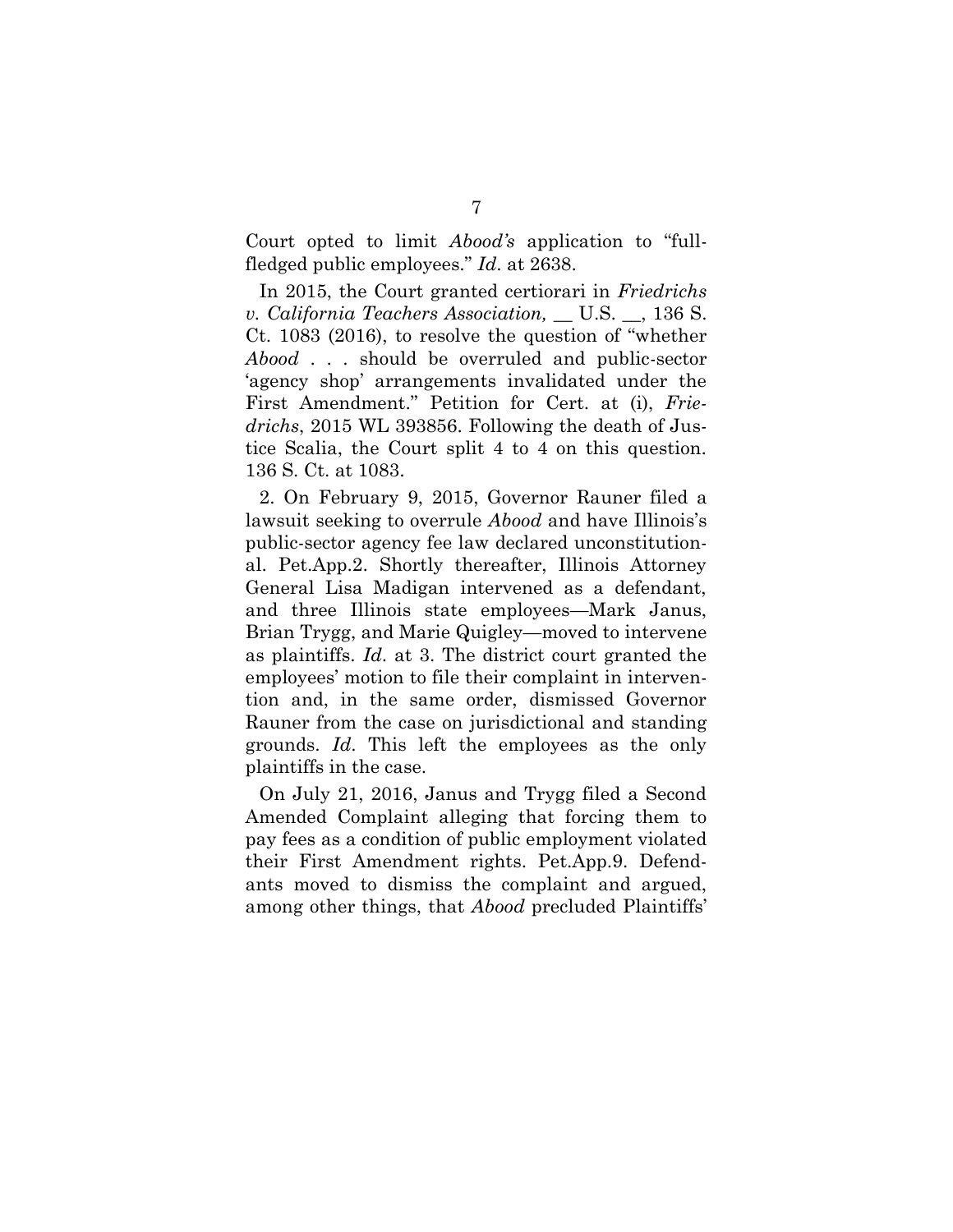claim. *Id*. at 7. On September 13, 2016, the district court granted the motion to dismiss based solely on *Abood*. *Id*.

Janus and Trygg appealed the dismissal to the United States Court of Appeals for the Seventh Circuit. On March 21, 2017, the Seventh Circuit affirmed the dismissal of Janus' claim on the ground that *Abood* controlled but dismissed Trygg's claim on an alternative ground. Pet.App.4–5. Janus now petitions this Court for certiorari and requests that this Court overrule *Abood* and declare Illinois's agency fee law unconstitutional.

### **REASONS FOR GRANTING THE PETITION**

This Court determined that the question presented here was worthy of its consideration when it granted certiorari on the same question in *Friedrichs*. 136 S. Ct. at 1083. That question is just as worthy of the Court's consideration today. Agency fees remain the largest regime of compelled speech in the nation. *Abood* remains wrongly decided for the reasons stated in *Harris*, 134 S. Ct. at 2632–34, and because it is inconsistent with this Court's precedents requiring that instances of compelled speech and association satisfy heightened constitutional scrutiny.

This case is a suitable vehicle for reconsidering *Abood* because it concerns the same statute as did *Harris*, but involves a full-fledged public employee. The Court should take this case to overrule *Abood* and declare agency fees unconstitutional.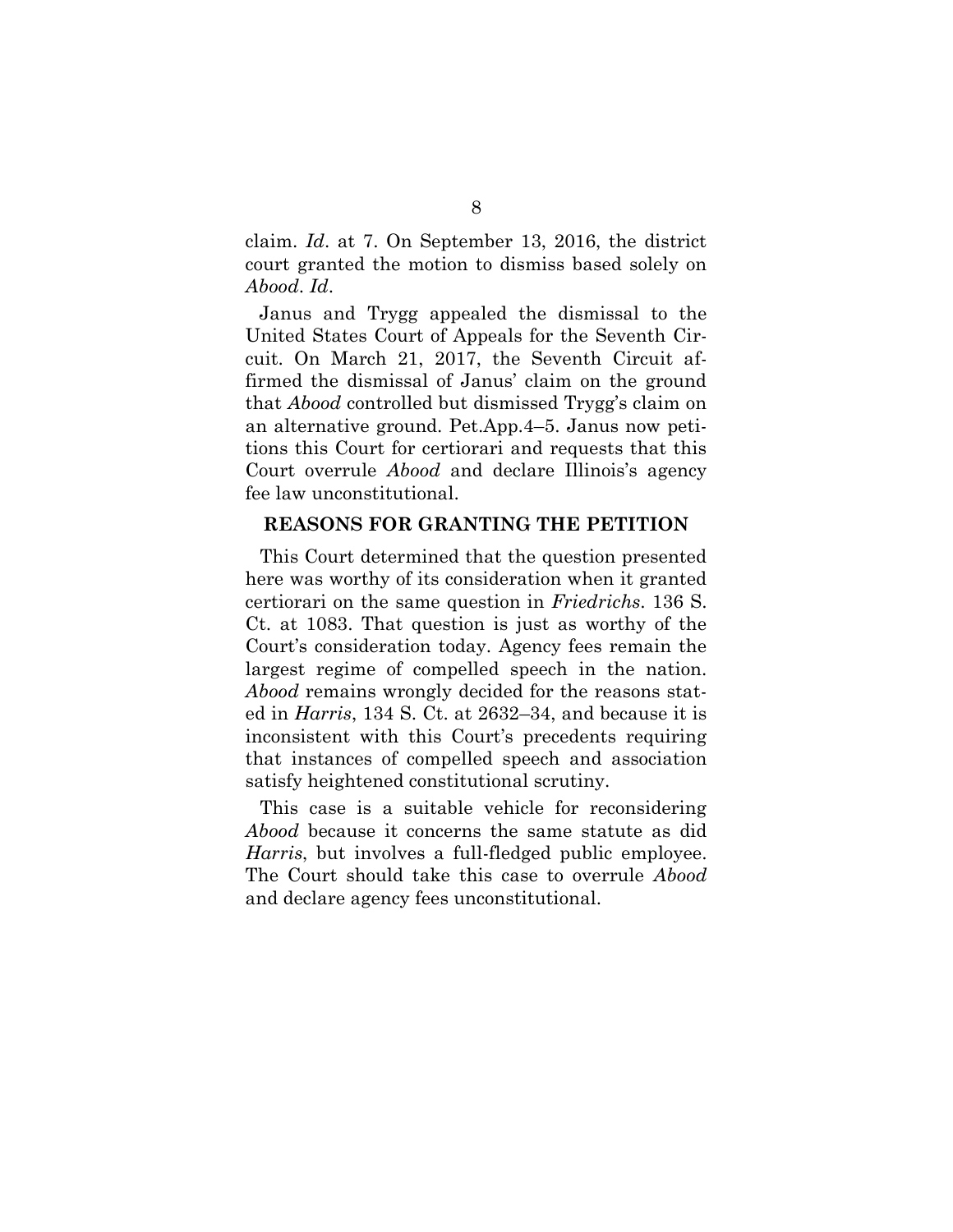**I. The Court Should Reconsider** *Abood* **and Hold Agency Fees Unconstitutional.**

### **A.** *Abood'***s Validity Is a Matter of Exceptional Importance Because Agency Fee Requirements Are Widespread and Egregiously Infringe on First Amendment Rights.**

1. It is a "bedrock principle that, except perhaps in the rarest of circumstances, no person in this country may be compelled to subsidize speech by a third party that he or she does not wish to support." *Harris*, 134 S. Ct. at 2644. Yet agency fee requirements are not rare. Janus and millions of public employees<sup>3</sup> are subject to agency fee requirements that compel them to subsidize the speech of a third party (an exclusive representative) that they may not wish to support.

This significantly impinges on the First Amendment rights of each and every employee who did not choose to subsidize the union's advocacy. *Knox*, 132 S. Ct. at 2289. Each such employee is being deprived of his or her fundamental right to choose which

l

<sup>3</sup> There are 10,987,000 union-represented employees in the twenty-two states that do not have right to work laws prohibiting agency fees. *See* U.S. Dep't of Labor, Bureau of Labor Statistics, Econ. News Release, tbl. 5, http://www.bls.gov/ news.release/union2.t05.htm (last visited Apr. 16, 2017). Roughly half of union-represented employees are in the public sector. *See id*., tbl. 3, http://www.bls.gov/news.release/union2. t03.htm (last visited Apr. 16, 2017) (showing 8,437,000 and 7,834,000 union-represented employees nationwide in the private and public sectors, respectively).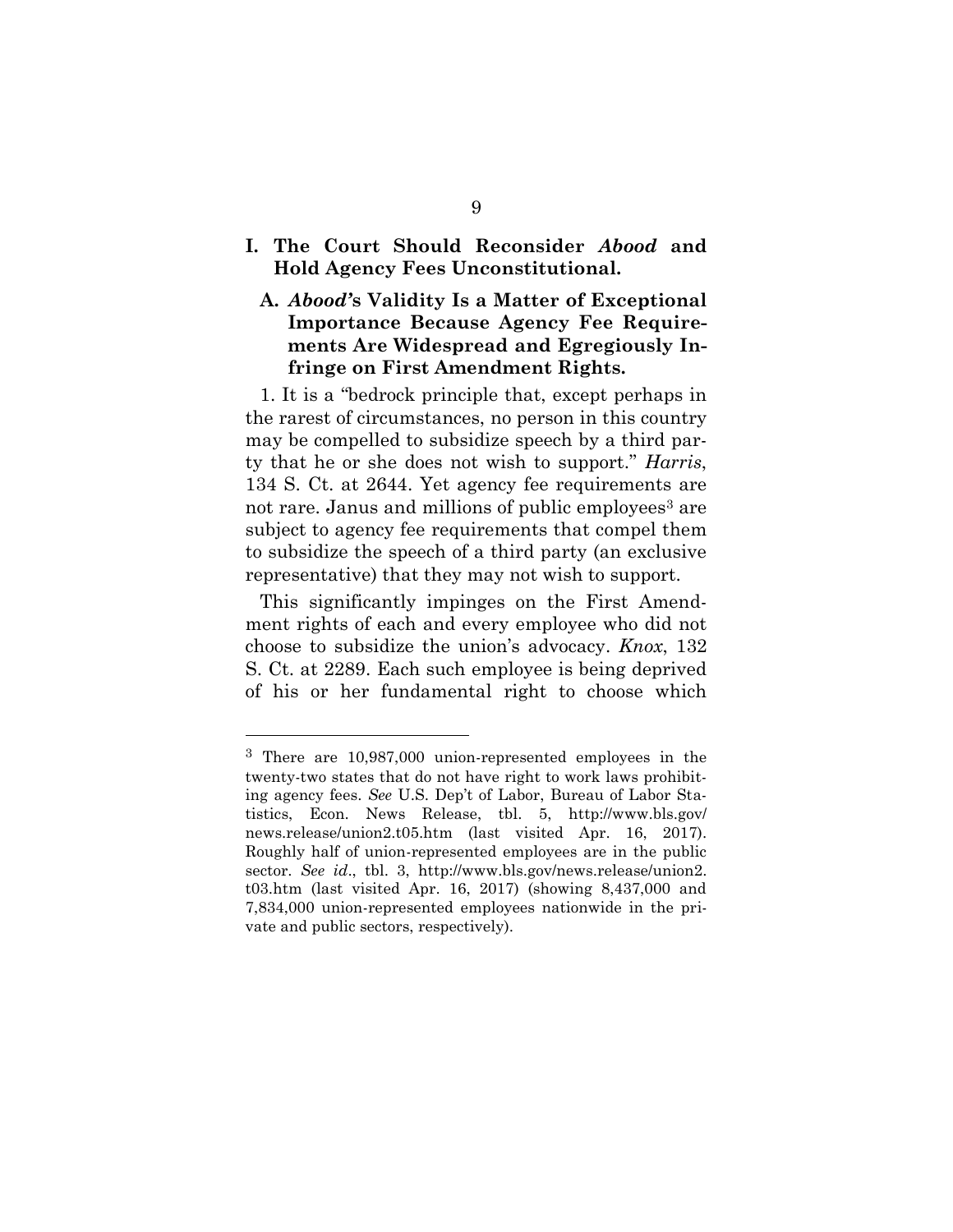speech is worthy of his or her support. With agency fees, the government is "substitut[ing] its judgment as to how best to speak for that of speakers" and violating "[t]he First Amendment['s] mandate that . . . speakers, not the government, know best both what they want to say and how to say it," *Riley v. Nat'l Fed'n of the Blind*, 487 U.S. 781, 791 (1988).

The infringement that agency fees inflict on public employees' rights is particularly egregious because those fees support speech designed to influence governmental policies. "In the public sector, core issues such as wages, pensions, and benefits are important political issues . . . ." *Harris*, 134 S. Ct. at 2632. Consequently, a "public-sector union takes many positions during collective bargaining that have powerful political and civic consequences." *Knox*, 132 S. Ct. at 2289. While compelled subsidization of any speech offends First Amendment values, *see United States v. United Foods, Inc.*, 533 U.S. 405, 410-11 (2001), compelling support for political speech is particularly offensive because "expression on public issues 'has always rested on the highest rung of the hierarchy of First Amendment values.'" *NAACP v. Claiborne Hardware Co*., 458 U.S. 886, 913 (1982) (quoting *Carey v. Brown*, 447 U.S. 455, 467 (1980)).

In fact, agency fees inflict the same grievous First Amendment injury as the government forcing a citizen to support a mandatory advocacy group to lobby the government. This is because an exclusive representative's function under the IPLRA and other public-sector labor statutes is quintessential lobbying: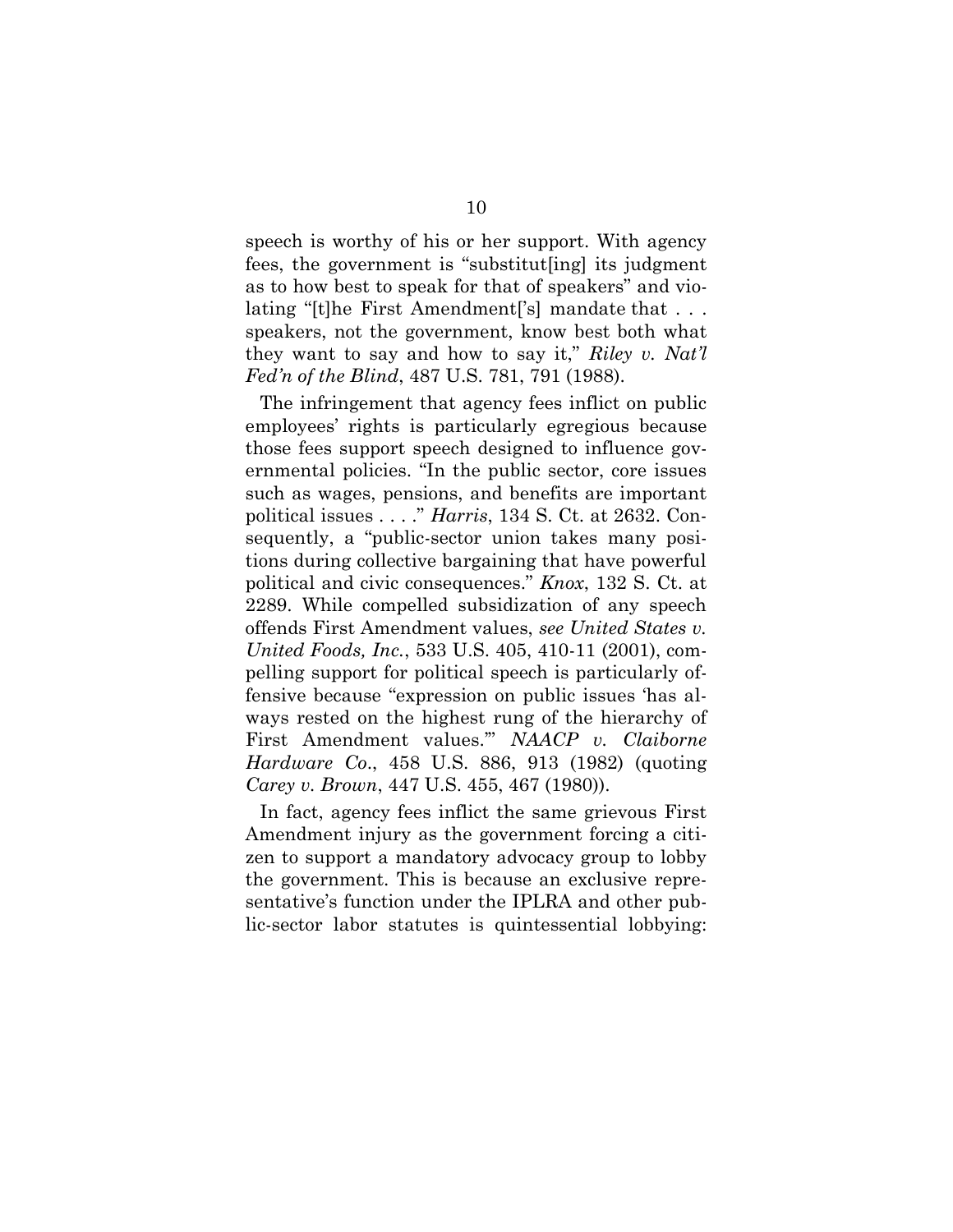meeting and speaking with public officials, as an agent of interested parties, to influence public policies that affect those parties.<sup>4</sup> Janus and millions of other public employees are effectively being required to support a government-appointed lobbyist. If the First Amendment prohibits anything, it prohibits the government from dictating who speaks for citizens in their relations with the government.

2. Agency fees interfere not only with individual liberties, but also with the political process the First Amendment protects. Mandatory advocacy groups that individuals are forced to support, and that enjoy special privileges in dealing with government enjoyed by no others, will naturally have political influence that far exceeds citizens' actual support for that group and its agenda. Agency fees transform employee associations into artificially powerful factions, which skews the "marketplace for the clash of different views and conflicting ideas" that the "Court has long viewed the First Amendment as protecting." *Citizens Against Rent Control v. City of Berkeley*, 454 U.S. 290, 295 (1981).

l

<sup>4</sup> *Cf. Merriam-Webster's Collegiate Dictionary* 730 (11th ed. 2011) (to "lobby" means "to conduct activities aimed at influencing public officials"; and a "lobby" is "a group of persons engaged in lobbying esp[ecially] as representatives of a particular interest group"); 2 U.S.C. § 1602(8)(A) (defining "lobbying contact" as "any oral or written communication . . . to a covered executive branch official or a covered legislative branch official that is made on behalf of a client with regard to . . . the administration or execution of a Federal program or policy").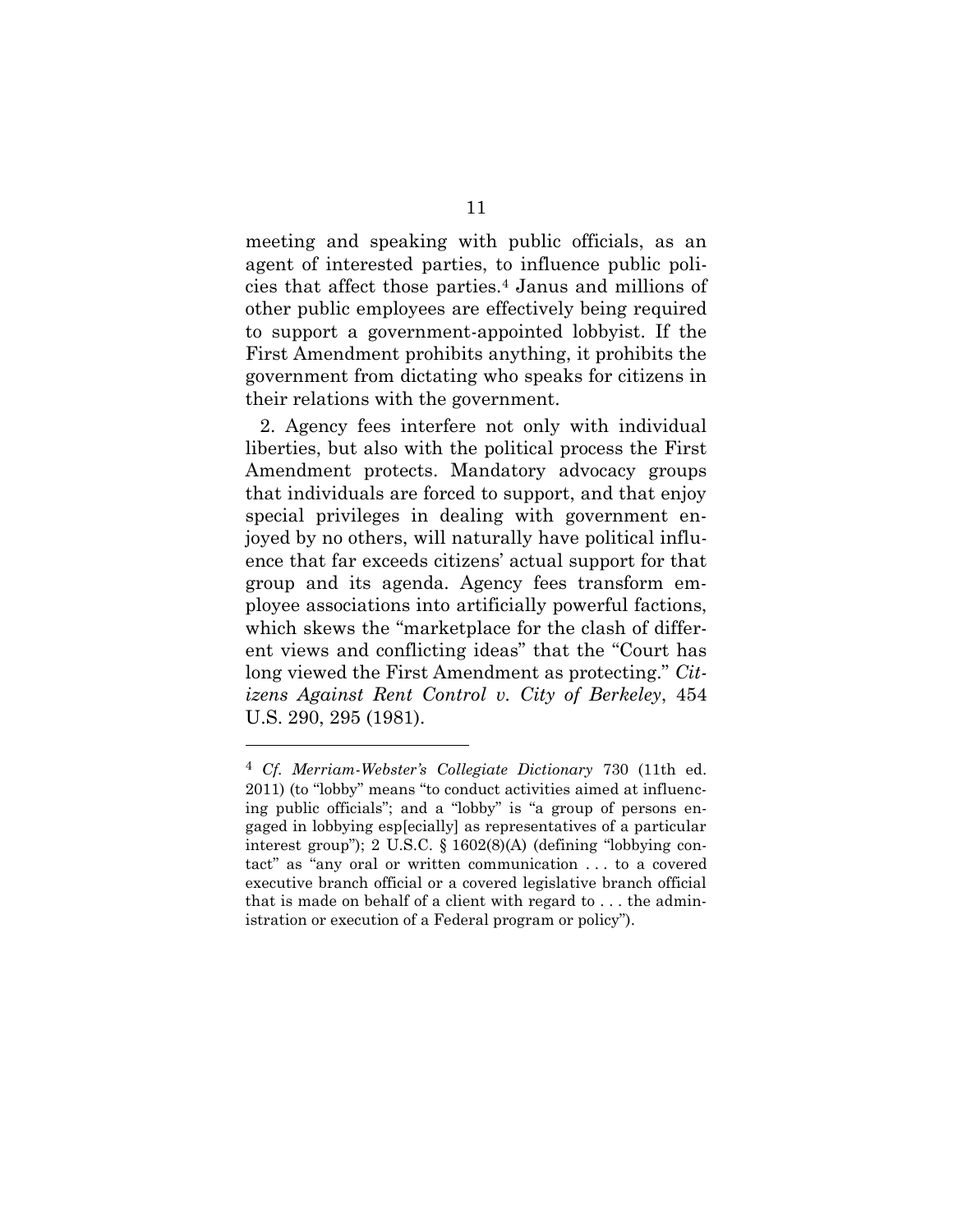In many ways, agency fee requirements have replaced unconstitutional political patronage requirements as the means by which government officials compel support for advocacy organizations that share their agendas. A plurality of this Court held in 1976 that states could not force most public employees to support a political party, *Elrod v. Burns*, 427 U.S. 347 (1976), but then inconsistently held one year later in *Abood* that states could force employees to support a representative for petitioning the government. These requirements are constitutionally indistinguishable, as several Justices recognized in *Abood*, 431 U.S. at 256–57 (Powell, J., concurring in judgment), except that agency fees are a more recent development.<sup>5</sup> There is, for example, little distinction between forcing Illinois public employees to directly support the Democratic Party, as in *Elrod*, 427 U.S. at 351, and requiring Illinois public employees to financially support advocacy groups with agendas closely aligned with that political party.

<sup>5</sup> Some Justices have expressed the view that political patronage requirements are sanctioned by historical practice, as they were common before and after the First Amendment's adoption. *See, e.g., Bd. of Cty. Comm'rs v. Umbehr*, 518 U.S. 668, 687–88 (1996) (Scalia, J., dissenting). Whatever the merit of this dissenting view, it has no application to public-sector agency fees. The vast majority of public sector labor laws were first enacted in the 1960s and 1970s. *See* Chris Edwards, *Public Sector Unions and Rising Costs of Employee Compensation*, 30 Cato J. 87, 96–99 (2010).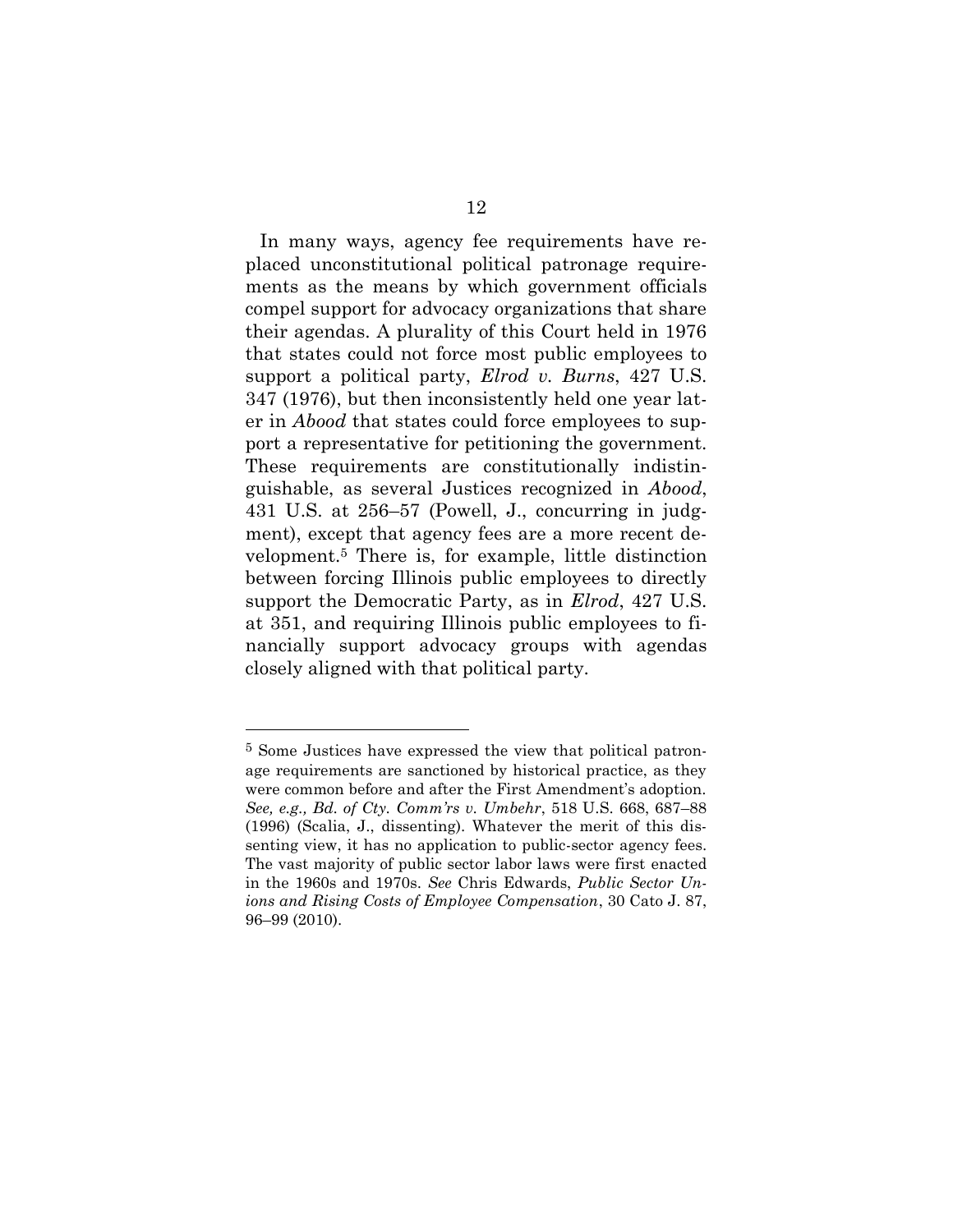The constitutionality of agency fees thus presents an issue of exceptional importance worthy of this Court's review. *Abood* is a root cause of the widespread infringement agency fees wreak on First Amendment rights.

### **B. The Court Should Reconsider** *Abood* **Because It Is Inconsistent with Other Precedents, Wrongly Decided, Unworkable, and Not Supported by Reliance Interests.**

This Court has "not hesitated to overrule decisions offensive to the First Amendment," *Citizens United v. FEC*, 558 U.S. 310, 363 (2010) (quoting *FEC v. Wis. Right to Life, Inc.*, 551 U.S. 449, 500 (2007) (opinion of Scalia, J.)), for stare decisis "is at its weakest when [the Court] interpret[s] the Constitution." *Agostini v. Felton*, 521 U.S. 203, 235 (1997). Among other grounds, the Court will revisit a decision if it conflicts with its other precedents, is badly reasoned and wrongly decided, has proven unworkable, and/or is not supported by valid reliance interests. *See Citizens United*, 558 U.S. at 363; *Planned Parenthood v. Casey*, 505 U.S. 833, 854–55 (1992); *Payne v. Tennessee*, 501 U.S. 808, 827–28 (1991). *Abood* should be reconsidered, and ultimately overruled, for all four reasons.

1. *Abood* is inconsistent with this Court's precedents concerning the constitutional scrutiny applicable to compelled association and speech. The Court "explained in *Knox* that an agency-fee provision imposes 'a significant impingement on First Amend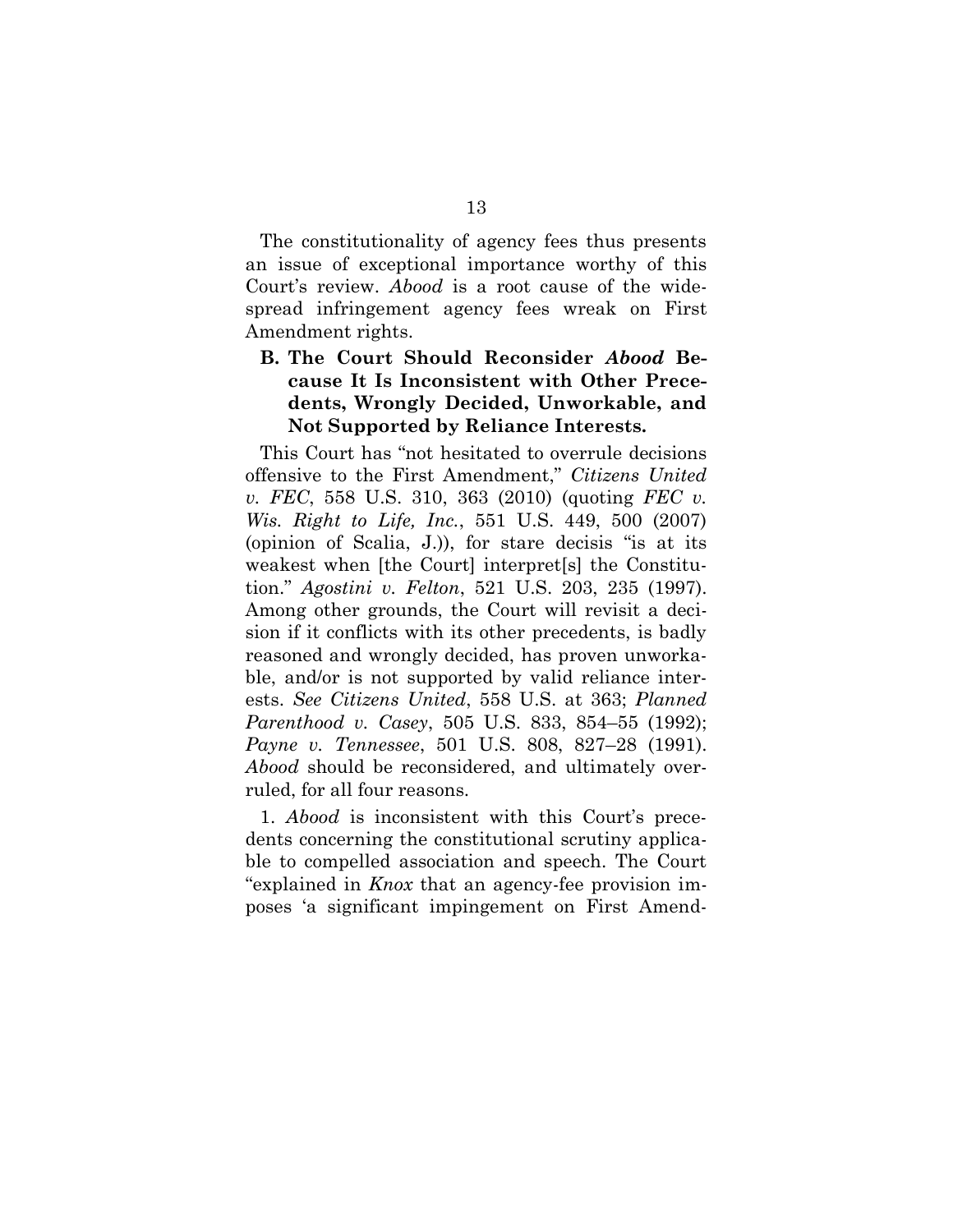ment rights,' and this cannot be tolerated unless it passes 'exacting First Amendment scrutiny.'" *Harris*, 134 S. Ct. at 2639 (quoting *Knox*, 132 S. Ct. at 2289). This requires, at a minimum, that the agency fee provision "serve a 'compelling state interest[ ] . . . that cannot be achieved through means significantly less restrictive of associational freedoms.'" *Id.* (quoting *Knox*, 132 S. Ct. at 2289).

The Court has long applied that standard, or similar formulations, to instances of compelled expressive association. *See, e.g.*, *Roberts v U.S. Jaycees*, 468 U.S. 690, 623 (1984) (citing cases). It has done so in cases involving private organizations, *see id.*; *Boy Scouts of Am. v. Dale*, 530 U.S. 640, 658–59 (2000); *Hurley v. Irish-Am. Gay, Lesbian & Bisexual Grp. of Boston*, 515 U.S. 557, 577–78 (1995), and political parties, *see Elrod*, 427 U.S. at 362–63; *O'Hare Truck Serv., Inc. v. City of Northlake*, 518 U.S. 712, 714–15 (1996). Even compelled support for the mundane commercial speech at issue in *United Foods,* 533 U.S. 405, received the "exacting First Amendment scrutiny" referenced in *Knox*, 132 S. Ct. at 2289.

*Harris* found it "arguable" that even this "standard is too permissive." 134 S. Ct. at 2639. Janus agrees because agency fees compel not only association, but also support for speech. The "'compelled funding of the speech of other private speakers or groups' presents the same dangers as compelled speech." *Id*. (quoting *Knox*, 132 S. Ct. at 2288). Given that agency fee laws compel support for speech concerning political affairs, *id*. at 2632–33, the laws constitute a regu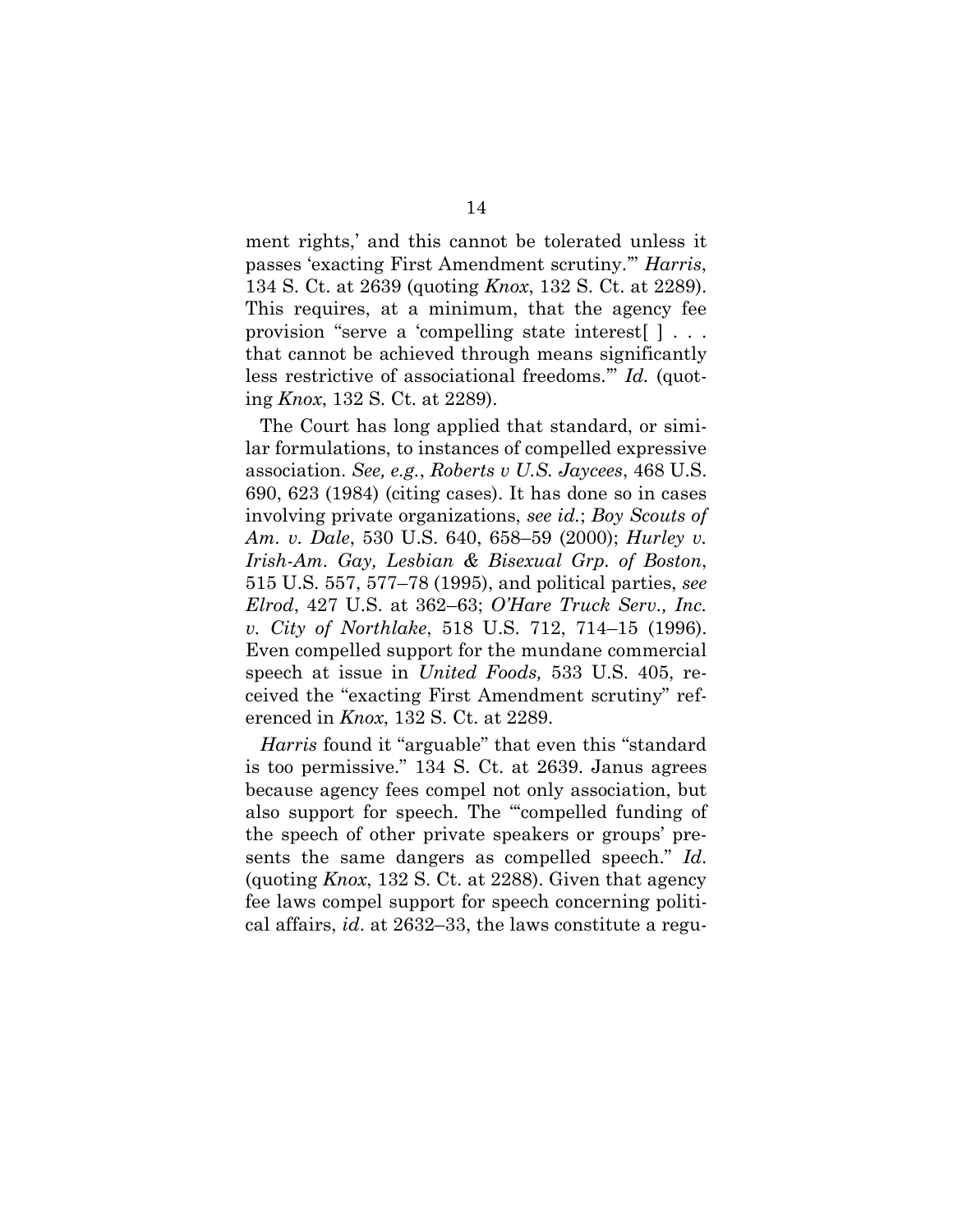lation of political speech that should be "'subject to strict scrutiny,' which requires the Government to prove that the restriction 'furthers a compelling interest and is narrowly tailored to achieve that interest.'" *Citizens United*, 558 U.S. at 340 (quoting *Wis. Right to Life*, 551 U.S. at 464); *see also Riley*, 487 U.S. at 795–98 (subjecting compelled speech to scrutiny applied to content-based prohibition on speech).

*Abood* inexplicably failed to apply either form of heightened First Amendment scrutiny to compulsory fees to support public-sector unions' petitioning of the government. Most notably, *Abood* never considered whether agency fees are narrowly tailored—i.e., never evaluated whether exclusive representation can be "achieved through means significantly less restrictive of associational freedoms" than compulsory fees. *Harris*, 134 S. Ct. at 2639 (quoting *Knox*, 132 S. Ct. at 2289).

*Abood'*s failure to apply the proper level of scrutiny did not go unnoticed at the time. Justice Powell, joined by Chief Justice Burger and Justice Blackmun, sharply criticized the majority opinion for not applying the exacting scrutiny applied in *Elrod*. *See* 431 U.S. at 262–64 (Powell, J., concurring in the judgment); *accord id*. at 242–44 (Rehnquist, J., concurring). This criticism was well founded, for the "public-sector union is indistinguishable from the traditional political party in this country," *id*. at 257 (Powell, J., concurring in the judgment), given that "[t]he ultimate objective of a union in the public sector, like that of a political party, is to influence public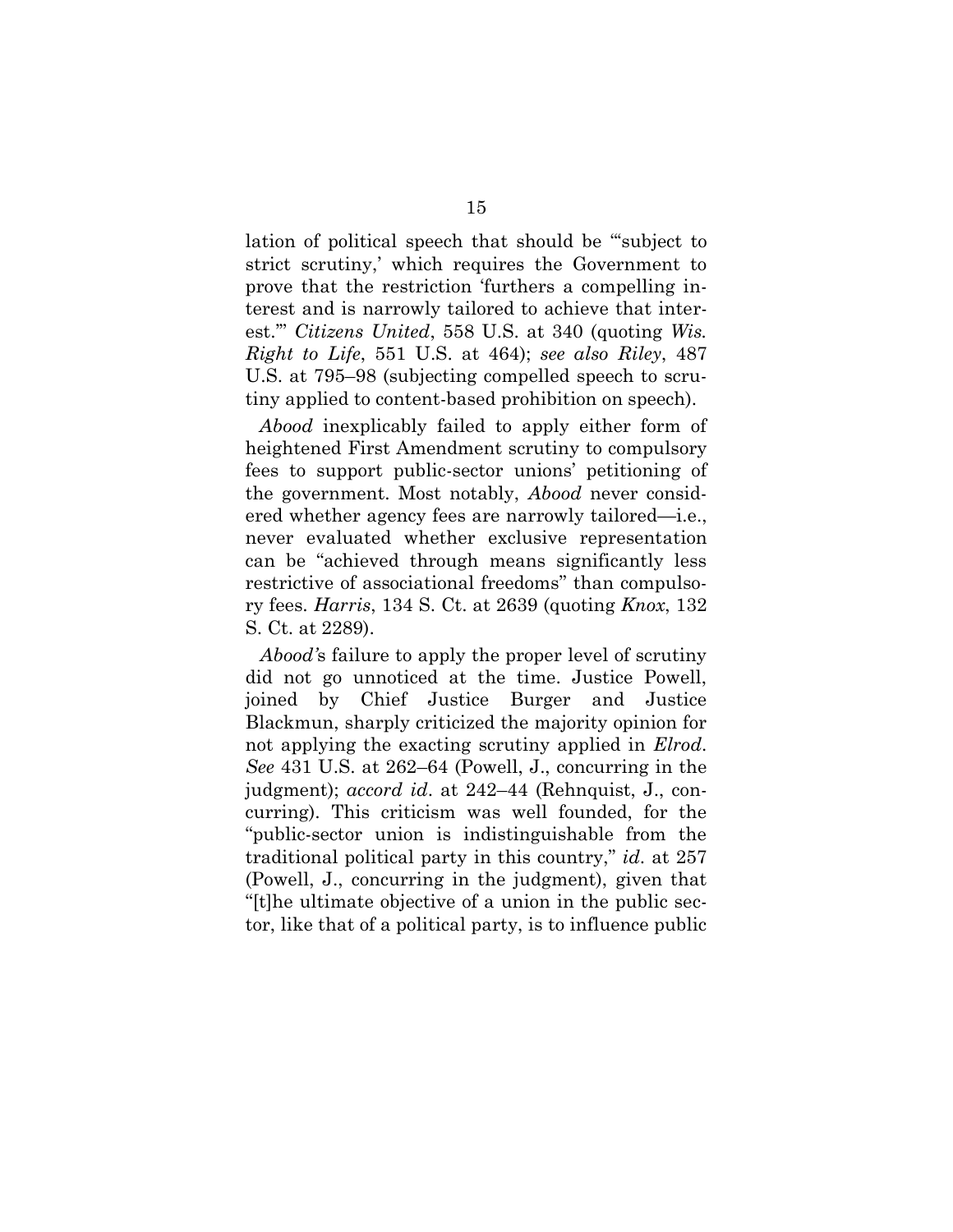decisionmaking in accordance with the views and perceived interests of its membership." *Id*. at 256.

*Abood*'s analysis has only grown more aberrant over time. *Abood* now conflicts with a host of subsequent precedents concerning the constitutional scrutiny applicable to instances of compelled expressive association, *see Roberts*, 468 U.S. at 623; *O'Hare*, 518 U.S. at 714–15; *Dale*, 530 U.S. at 658–59; and *Hurley*, 515 U.S. at 577–78, to instances of compelled speech, *e.g., Riley*, 487 U.S. at 795–98, and to compulsory fee requirements, *see United Foods*, 533 U.S. at 411; *Knox*, 132 S. Ct. at 2289; and *Harris*, 134 S. Ct. at 2639*.* The conflict with *Harris* is particularly notable, as *Harris* held that compelling personal assistants to pay agency fees failed exacting scrutiny because the fees were not necessary either for exclusive representation or to improve public programs. 134 S. Ct. at 2640–41.

*Abood*'s analysis (or lack thereof) must be revisited for this reason alone. The Court should take this case to do now what it failed to do in *Abood* and what the Court's other precedents require: apply First Amendment scrutiny to agency fee requirements.

2. *Harris* identified why *Abood* is poorly reasoned: a line cannot be drawn between bargaining with government and lobbying the government over its policies. 134 S. Ct. 2632–33. "[I]n the public sector, both collective-bargaining and political advocacy and lobbying are directed at the government," and core sub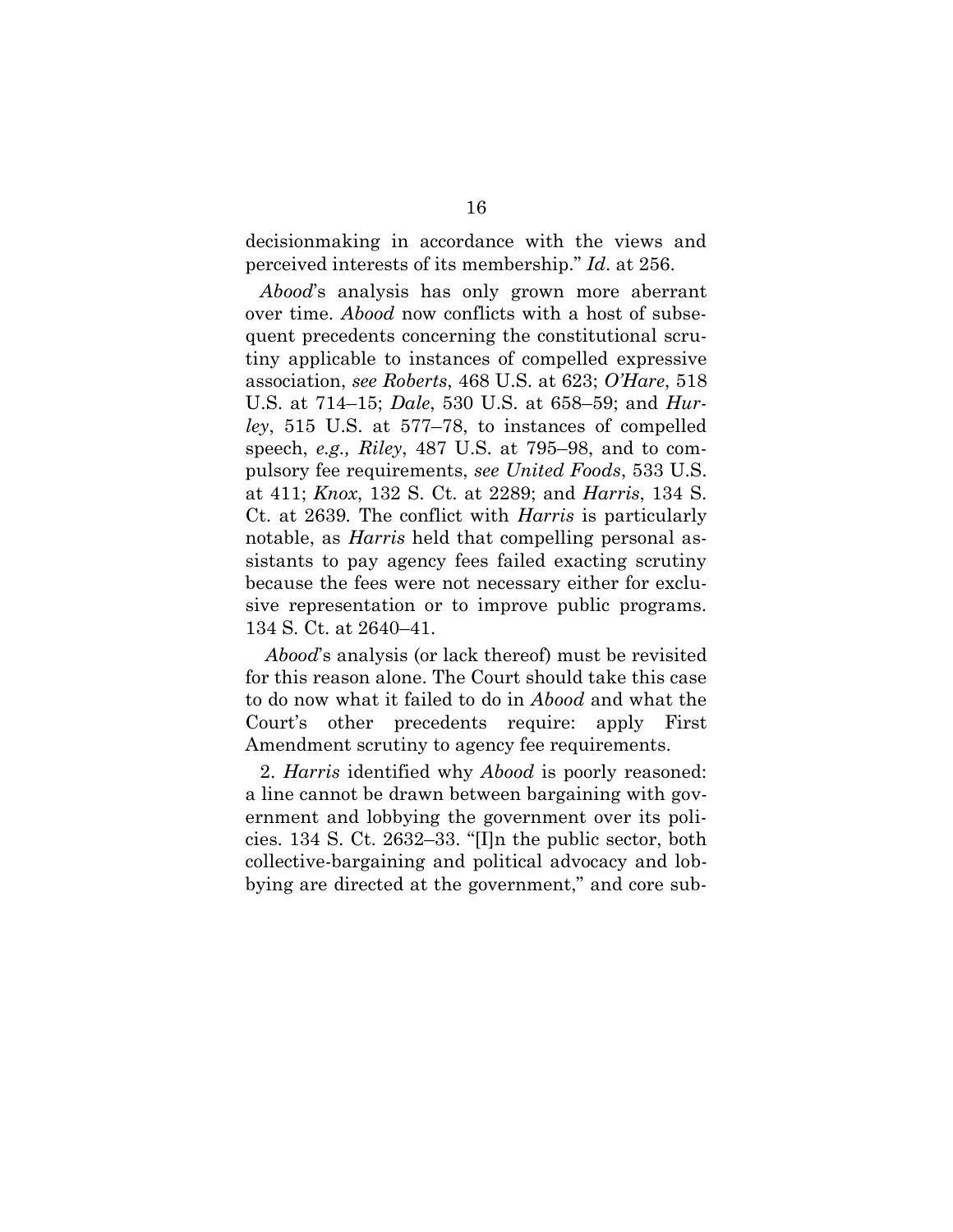jects of bargaining, "such as wages, pensions, and benefits are important political issues." *Id*.

The Court recognized this even prior to *Harris*, remarking that "[t]he dual roles of government as employer and policymaker . . . make the analogy between lobbying and collective bargaining in the public sector a close one." *Lehnert v. Ferris Faculty Ass'n*, 500 U.S. 507, 520 (1991) (plurality opinion). Justice Marshall saw no distinction at all. *Id*. at 537 (Marshall J., dissenting). Even the majority opinion in *Abood* acknowledged "[t]here can be no quarrel with the truism that because public employee unions attempt to influence governmental policymaking, their activities . . . may be properly termed political." 431 U.S. at 231; *see also id*. at 256 (Powell, J., concurring in judgment) (finding "no principled distinction" between public sector unions and political parties).

The Court has simply not followed this incontrovertible premise to its inevitable conclusion. Given that (1) bargaining with the government is indistinguishable from lobbying government; and that (2) "[a] State may not force every person who benefits from [a lobbying] group's efforts to make payments to the group," *Harris*, 134 S. Ct. at 2638, it follows that it is unconstitutional to force public employees to support bargaining with government.<sup>6</sup>

<sup>6</sup> *Abood*'s finding that bargaining with the government is also analogous in some ways to private-sector bargaining, 431 U.S. at 220–23, is irrelevant even if accurate, for it does not change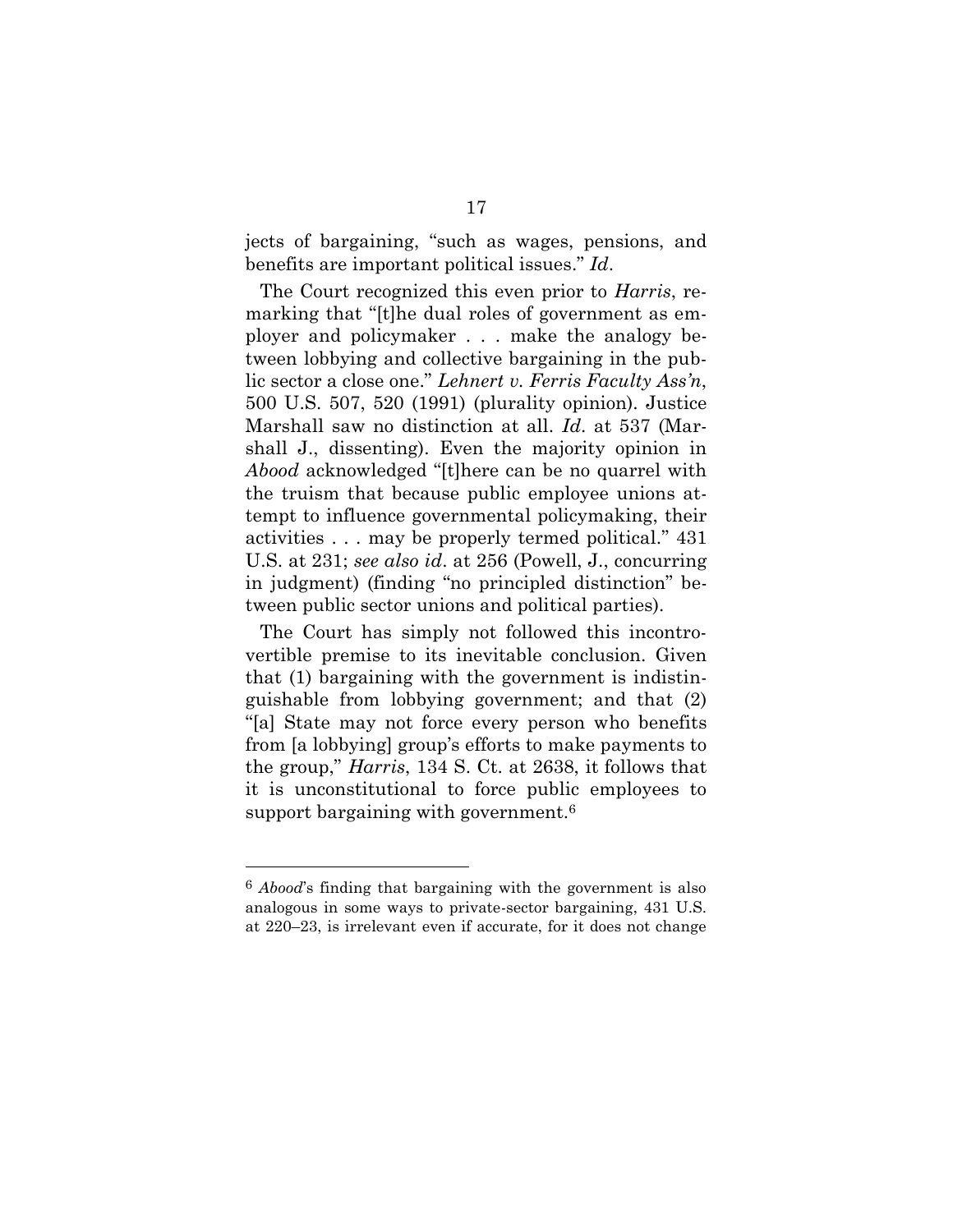3. *Abood*'s "practical administrative problems" stem from its conceptual flaw: it is difficult to distinguish chargeable from nonchargeable expenses under the *Abood* framework. *Harris,* 134 S. Ct. at 2633. The three-prong test a plurality of this Court adopted in *Lehnert,* 500 U.S. at 522, for this task is as subjective as it is vague. *See Harris,* 134 S. Ct. at 2633. Consequently, "[i]n the years since *Abood*, the Court has struggled repeatedly with this issue." *Id*. (citing several cases). For example, this Court has held that union lobbying expenses are nonchargeable, except for contract ratification or implementation, *Lehnert,* 500 U.S. at 522 (plurality opinion), and yet the chargeability of lobbying expenses remains a contested issue.<sup>7</sup> This Court also held that union lobbying expenses are nonchargeable, *see Ellis v. Bhd. of Ry. Clerks*, 466 U.S. 435, 451–53 (1984), and yet that too remains a litigated issue.<sup>8</sup>

l

8 *Scheffer v. Civil Serv. Emps. Ass'n*, 610 F.3d 782, 790–91 (2d Cir. 2010) (reversing district court decision finding union organ-

the relevant fact that bargaining with the government is political and indistinguishable from lobbying.

<sup>7</sup> *See, e.g., Knox,* 132 S. Ct. at 2294–96 (reversing Ninth Circuit decision that unions could charge nonmembers for "lobbying . . . the electorate"); *Miller v. Air Line Pilots Ass'n*, 108 F.3d 1415, 1422–23 (D.C. Cir. 1997) (holding nonchargeable pilot union's expenses in lobbying federal agencies); *United Nurses & Allied Prof'ls*, 359 N.L.R.B. 469, 474 (Dec. 14, 2012) (National Labor Relations Board deems lobbying expenses chargeable to nonmembers if the "specific legislative goal [is] sufficiently related to the union's core representational functions").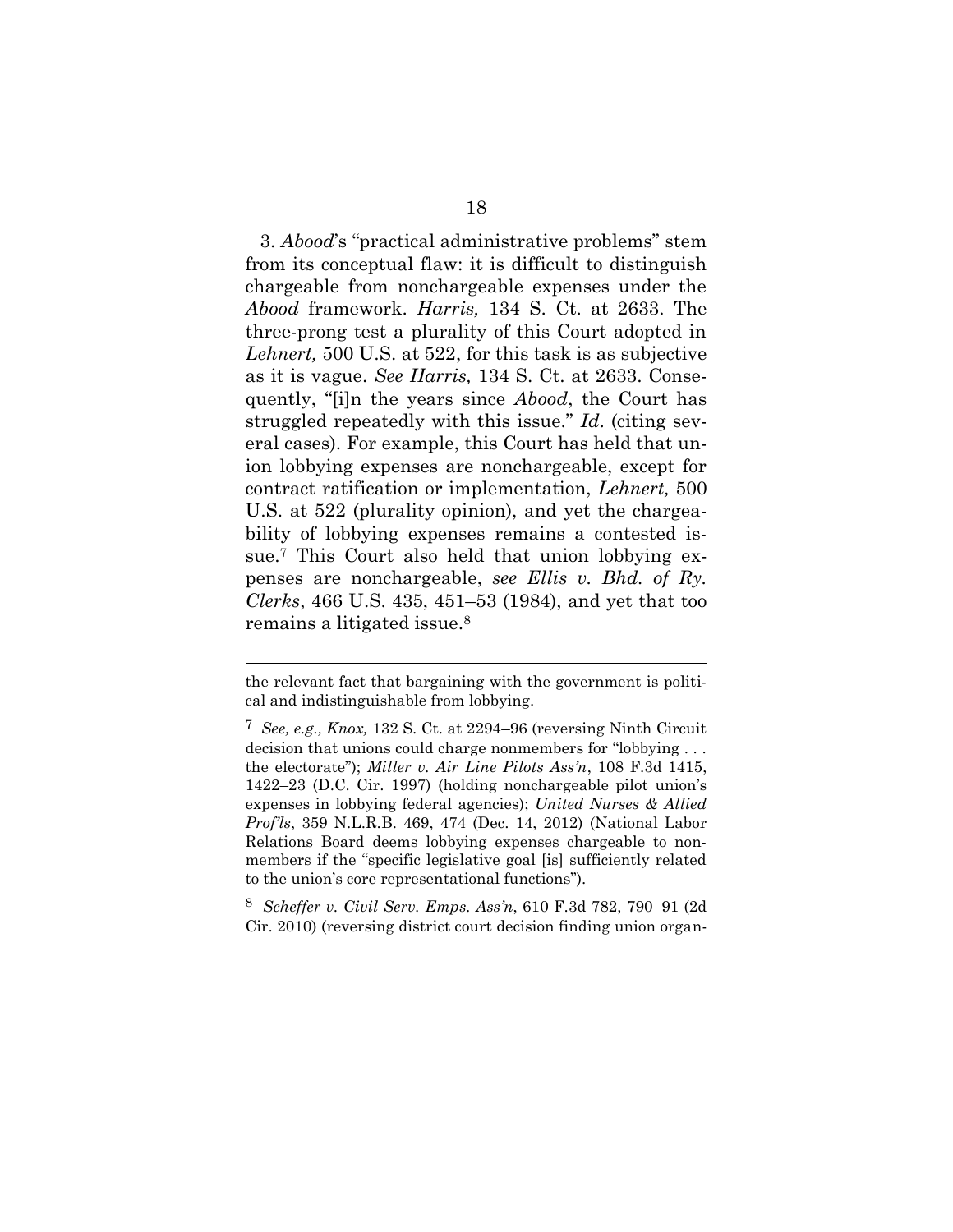Separating the wheat from the chaff was made even more difficult, if not impossible, by *Locke v. Karass*, 555 U.S. 207 (2009), which held that extraunit activities of union affiliates are chargeable to nonmembers if they (1) "bear[ ] an appropriate relation to collective bargaining and (2) the arrangement is reciprocal—that is, the local's payment to the national affiliate is for 'services that may ultimately inure to the benefit of the members of the local union by virtue of their membership in the parent organization.'" *Id*. at 218 (Alito, J., concurring) (quoting *Lehnert*, 500 U.S. at 524). The Court did not "address what is meant by a charge being 'reciprocal in nature,' or what showing is required to establish that services 'may ultimately inure to the benefit of the members of the local union by virtue of their membership in the parent organization.'" *Id.* at 221 (Alito, J., concurring). Nor did the Court resolve what accounting method, if any, can properly calculate the exact percentage of an affiliate's services that are available to each local union in a given year.

The ongoing problems with administering *Abood* are unresolvable because there is no true distinction between bargaining and lobbying in the public sec-

l

izing expenses chargeable); *Bromley v. Mich. Educ. Ass'n*, 82 F.3d 686, 696 (6th Cir. 1996) (holding defensive organizing nonchargeable to employees); *but see UFCW, Local 1036 v. NLRB*, 307 F.3d 760, 769 (9th Cir. 2002) (en banc) (upholding NLRB decision that organizing expenses are partially chargeable to nonmembers).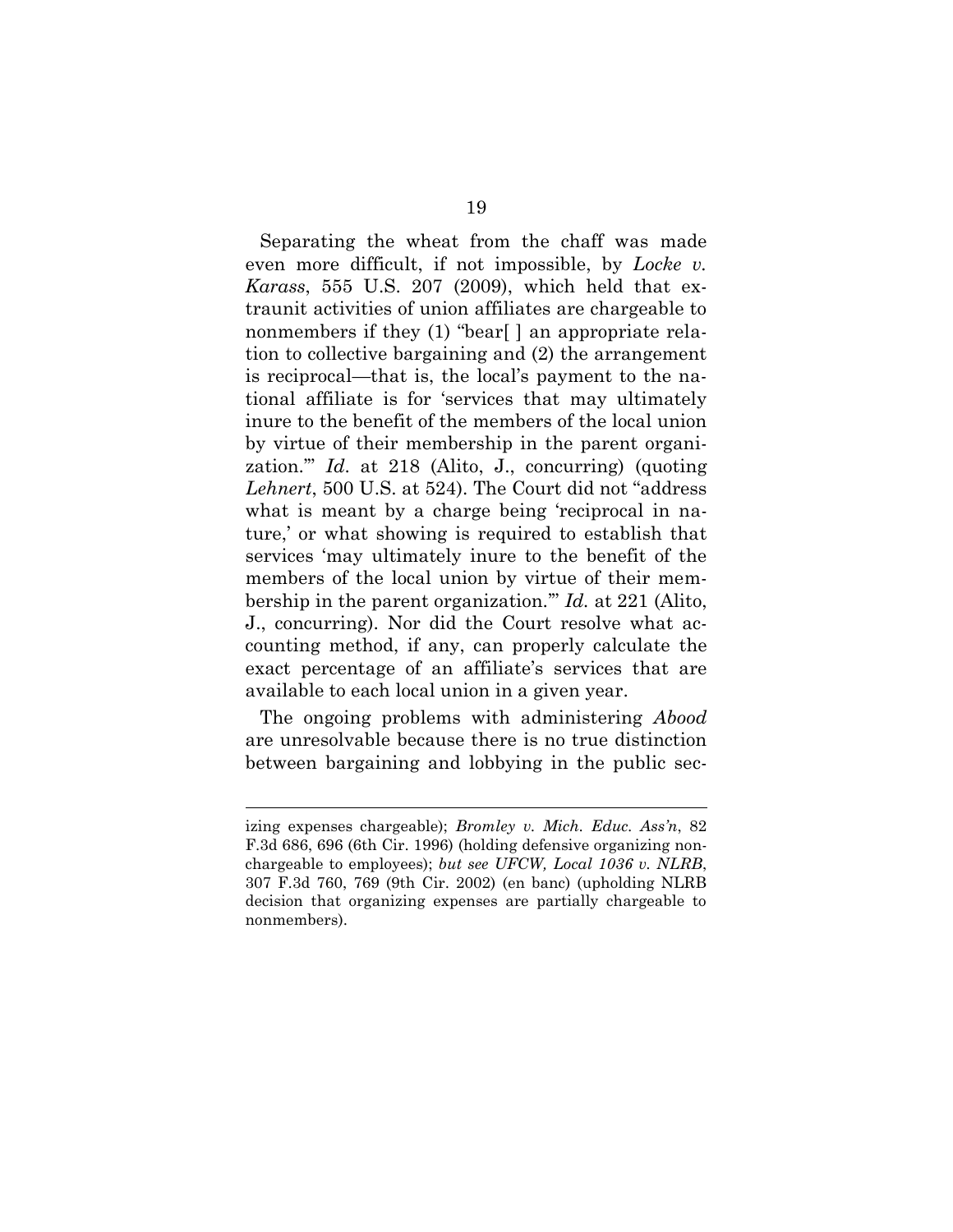tor, and because of the underlying incentives at work. Unions have strong financial incentives to extract the greatest fee possible from nonmembers by pushing the envelope on chargeability. In contrast, employees have little financial incentive to challenge excessive union fees because the amount of money at stake for each particular employee is comparatively low and the time and expense of litigation is high. *See Harris*, 134 S. Ct. at 2633. Given these incentives, any framework that permits unions to seize any compulsory fee from unconsenting employees will inevitably lead to abuse of employee rights and endless litigation.

No amount of tinkering with *Abood* can change these realities. As Justice Black prophetically noted in his dissent in *International Association of Machinists v. Street* when discussing the futility of trying to separate union bargaining expenses from political expenses: "while the Court's remedy may prove very lucrative to special masters, accountants and lawyers, this formula, with its attendant trial burdens, promises little hope for financial recompense to the individual workers whose First Amendment freedoms have been flagrantly violated." 367 U.S. 740, 796 (1961) (Black, J., dissenting).

4. No reliance interests justify retaining *Abood* notwithstanding its infirmities. Overruling *Abood* would merely deprive unions of "the 'extraordinary' benefit of being empowered to compel nonmembers to pay for services that they may not want and in any event have not agreed to fund." *Knox*, 132 S. Ct.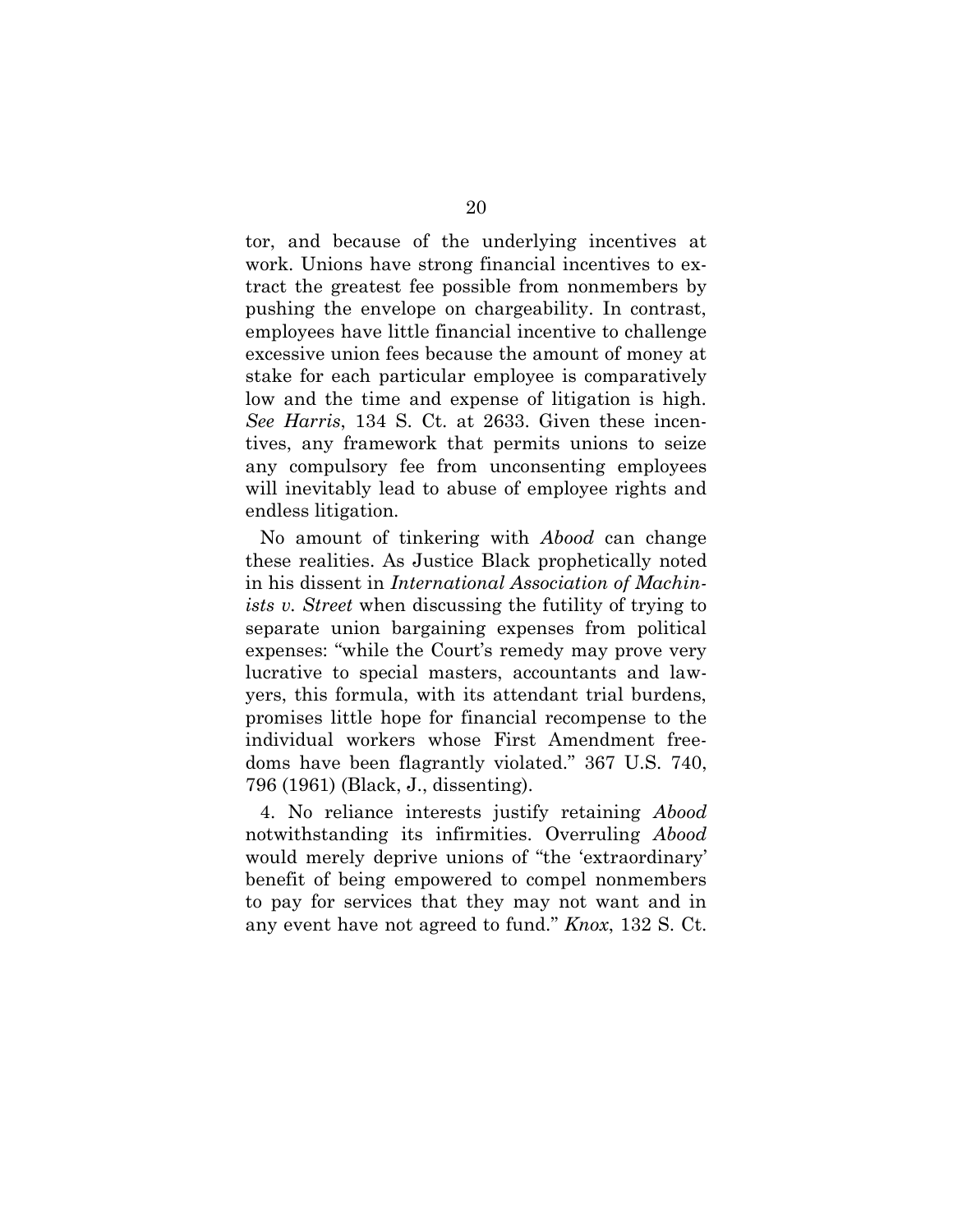at 2295. Unions have no valid interest in this unconstitutional privilege, for a "union has no constitutional right to receive any payment from . . . [nonconsenting nonmember] employees." *Id*.; *see Davenport v. Wash. Educ. Ass'n*, 551 U.S. 177, 185 (2007). The Court can and should reconsider *Abood*.

**C. Compulsory Fee Requirements, and** *Abood***'s Free Rider Rationale for Upholding Such Requirements, Cannot Satisfy Heightened Constitutional Scrutiny.**

The Court should hold forced fee provisions unconstitutional because they cannot survive heightened constitutional scrutiny. This includes the exacting scrutiny required under this Court's compelledassociation precedents, under which the provision must "serve a 'compelling state interes[t] . . . that cannot be achieved through means significantly less restrictive of associational freedoms.'" *Harris*, 134 S. Ct. at 2639 (quoting *Knox*, 132 S. Ct. at 2289). *First*, exclusive representation can be achieved without agency fees because unions greatly benefit from the extraordinary powers, privileges, and membershiprecruitment advantages that come with exclusive representative status. *Second*, far from being a least restrictive means, agency fees exacerbate the associational injury that exclusive representation already inflicts on employee rights. *Third*, *Abood*'s "free rider" justification inverts reality by presuming that exclusive representation burdens unions and benefits nonmember employees, when in most ways the opposite is true.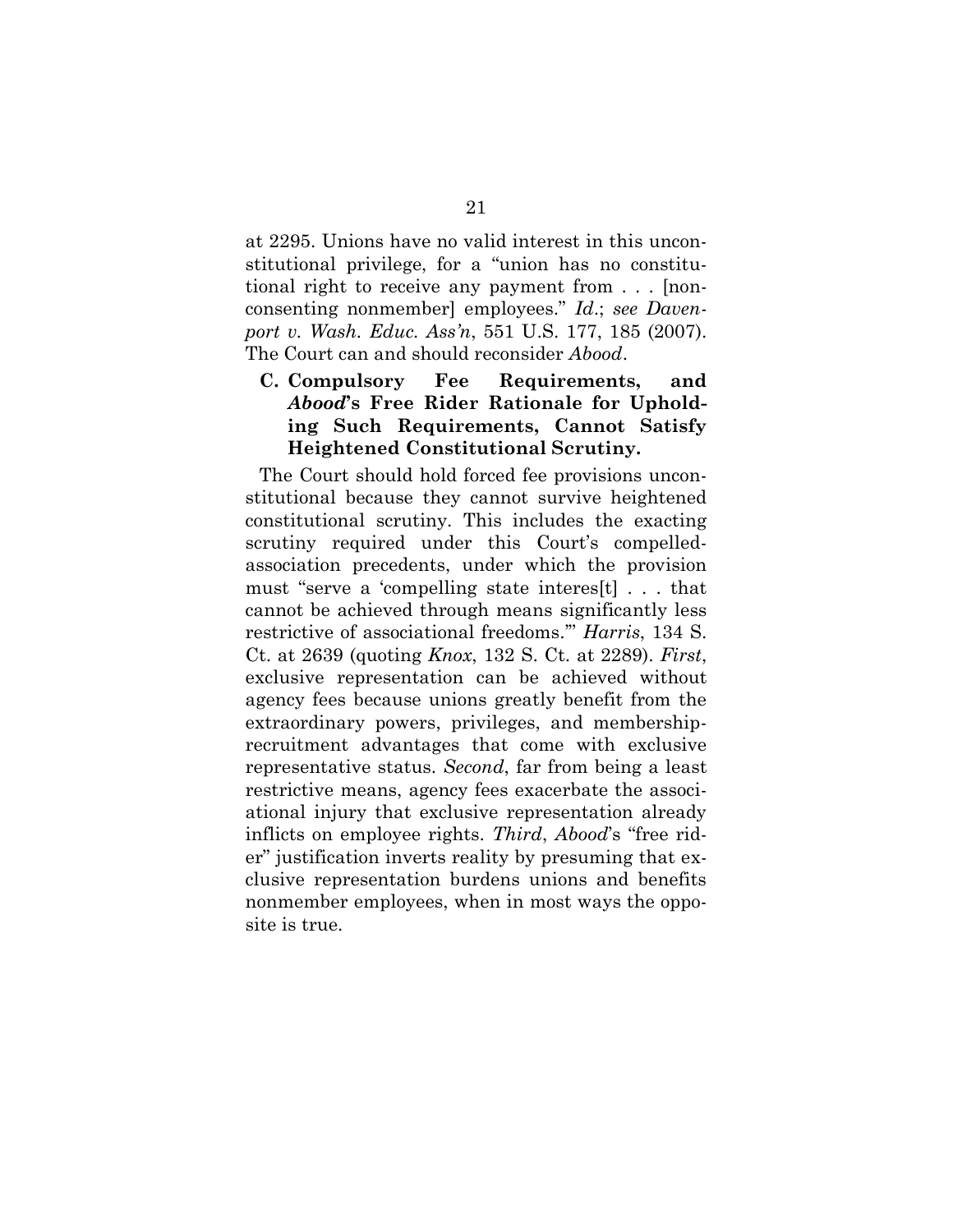1. This Court recognized in *Harris* that "a critical pillar of the *Abood* Court's analysis rests on an unsupported empirical assumption, namely, that the principle of exclusive representation in the public sector is dependent on a union or agency shop." 134 S. Ct. at 2634. Even a cursory review of this nation's labor laws makes clear that a "union's status as exclusive bargaining agent and the right to collect an agency fee from non-members are not inextricably linked." *Id.* at 2640. Exclusive representation functions without compulsory fee requirements in the federal government, 5 U.S.C. § 7102, the postal service, 39 U.S.C. § 1209(c), and the nation's twentyeight right to work states.<sup>9</sup>

Agency fees are not needed for exclusive representation because the extraordinary powers and privileges that come with exclusive representation are their own reward for a union. Exclusive representative status grants a union "powers comparable to those possessed by a legislative body both to create and restrict the rights of those whom it represents." *Steele v. Louisville & Nashville Ry.*, 323 U.S. 192, 202 (1944). The union gains legal authority to speak and contract for unconsenting employees, and authority to force government policymakers to listen to and only deal with that union, and not with individual employees themselves. *See supra* pp. 1–2. "The

l

<sup>9</sup> *See Right to Work States*, Nat'l Right to Work Legal Def. Found.*,* http://www.nrtw.org/rtws.htm (last visited Apr. 1, 2017).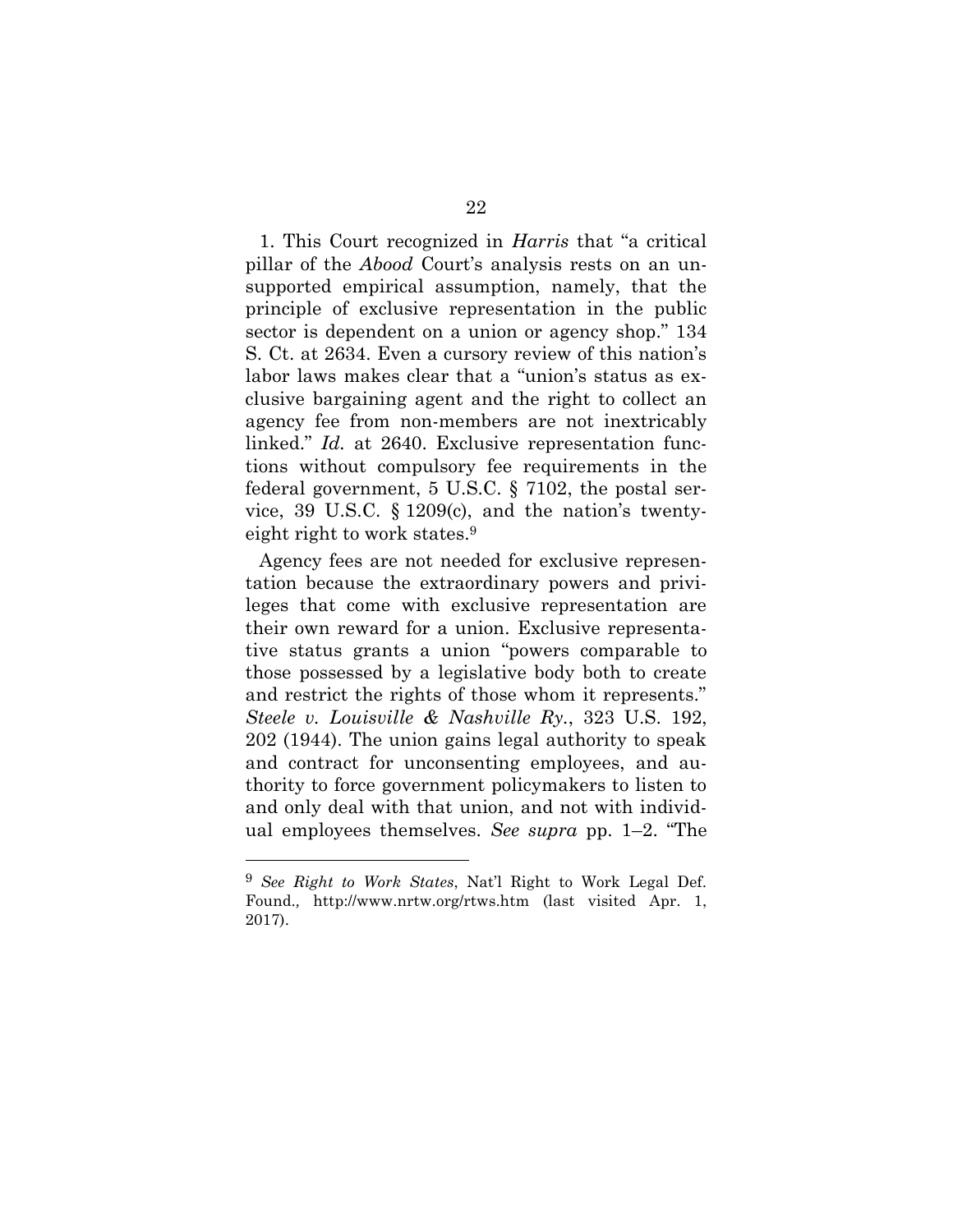loss of individual rights for the greater benefit of the group results in a tremendous increase in the power of the representative of the group—the union." *Am. Commc'ns Ass'n v. Douds*, 339 U.S. 382, 401 (1950).

Compulsory fees are not necessary to induce unions to assume and exercise these special privileges. A union vested with exclusive representative authority is already "fully and adequately compensated by its rights as the sole and exclusive member at the negotiating table," *Sweeney v. Pence*, 767 F.3d 654, 666 (7th Cir. 2014), and "justly compensated by the right to bargain exclusively with the employer," *Zoeller v. Sweeney*, 19 N.E.3d 749, 753 (Ind. 2014).

This is particularly true given that "exclusive representation *assists* unions with recruiting and retaining members." Pet.App.12 (emphasis added). The status alone is advantageous, "as employees are more likely to join and support a union that has authority over their terms of employment, as opposed to a union that does not." *Id*. Unions also use their exclusive representative authority to obtain government assistance with recruitment and dues collection, "such as contract terms providing for union orientations for all employees and automatic deduction of union dues from employees' paychecks." *Id*.

AFSCME's expired collective bargaining agreement with the State illustrates the assistance unions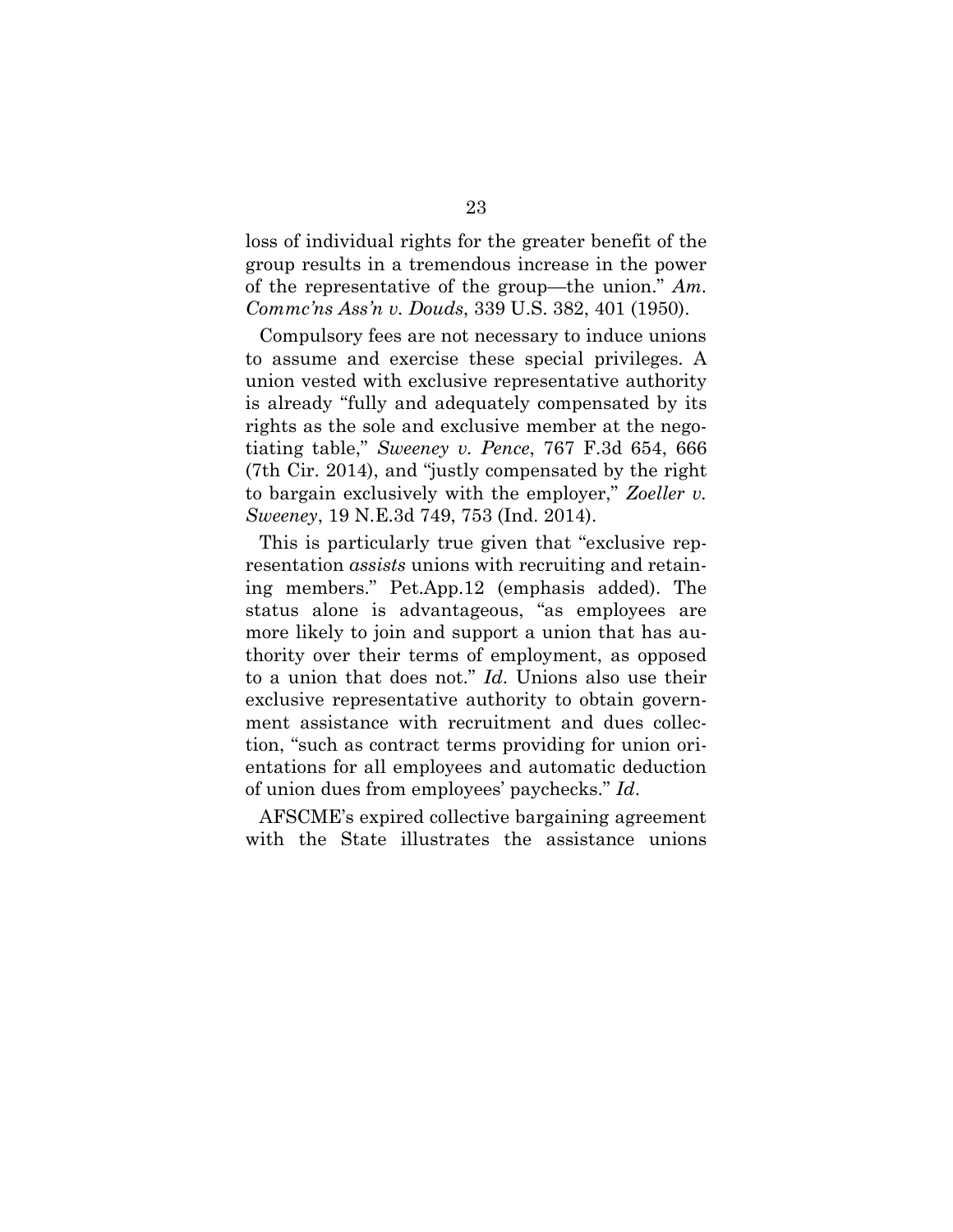commonly obtain for themselves.<sup>10</sup> AFSCME had the State agree to grant union agents various privileges, including: special access to state facilities and email systems, Art. VI, § 2; time off to conduct union business, *id*. § 3; a right to use workplace bulletin boards, *id*. § 4; personal and work information about all employees, *id*. § 5; a right to distribute union literature in the workplace to non-working employees, *id*. § 6; a right to use state meeting rooms for union meetings, *id*. § 7; and a right to conduct a "union orientation" for new employees, *id*. § 10. All of these privileges facilitate soliciting employees to become and remain union members.

AFSCME also bargained for the State to collect union membership dues and political contributions directly from consenting employees' paychecks. Art. IV, § 1. This government commitment to act as a union collection agency is a great benefit to unions, which "face substantial difficulties in collecting funds for political speech without using payroll deductions." *Ysursa v. Pocatello Educ. Ass'n*, 555 U.S. 353, 359 (2009) (quoting *Pocatello Educ. Ass'n v. Heideman,*  504 F.3d 1053, 1058 (9th Cir. 2007)). "At bottom, the use of the state payroll system to collect union dues is a state subsidy of speech." *Wis. Educ. Ass'n Council v. Walker*, 705 F.3d 640, 652 (7th Cir. 2013). And it is a subsidy that only exclusive representatives en-

l

<sup>&</sup>lt;sup>10</sup> The collective bargaining agreement is an exhibit to the Second Amended Complaint (Pet.App.13) and can be found in the district court docket at ECF No. 145-1.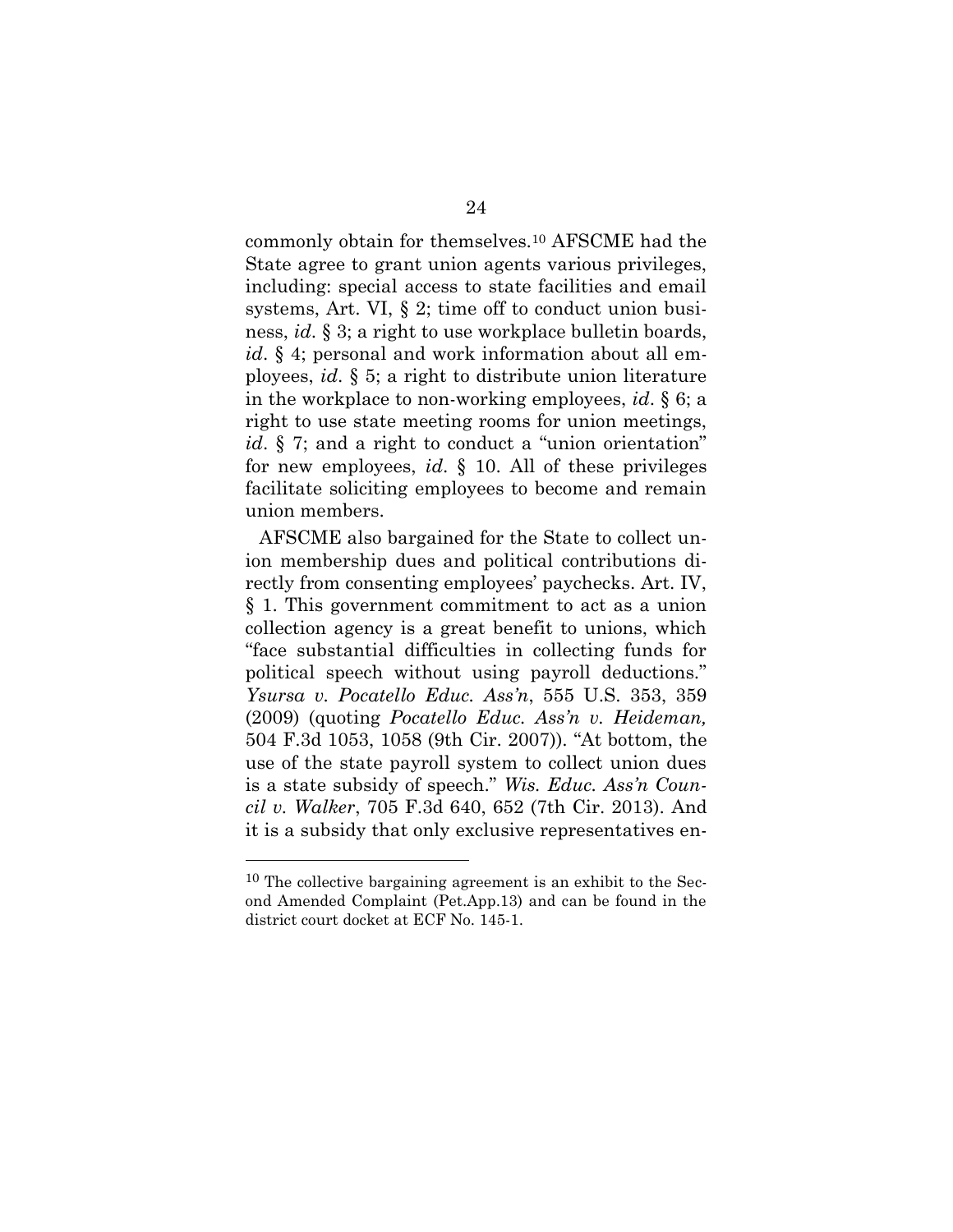joy under the IPLRA. *See* 5 ILL. COMP. STAT. 315/6(f). These and other benefits of exclusive representation obviate any need to compel nonconsenting employees to subsidize an exclusive representative.

2. Agency fees are not a "means significantly less restrictive of associational freedoms," *Harris*, 134 S. Ct. at 2639 (quoting *Knox*, 132 S. Ct. at 2289), to achieve exclusive representation for another reason: the fees only exacerbate the associational injury that this mandatory association already inflicts on employees' First Amendment rights. Under a regime of exclusive representation, the government strips unconsenting employees of their individual right to speak and contract for themselves vis-à-vis their employer, and hands their rights over to an advocacy group they may oppose. The union gains agency authority both to speak and contract for those employees, which, in turn, "extinguishes the individual employee's power to order his own relations with his employer." *Allis-Chalmers*, 388 U.S. at 180.

Because "an individual employee lacks direct control over a union's actions," *Teamsters, Local 391 v. Terry*, 494 U.S. 558, 567 (1990), exclusive representatives can (and do) engage in advocacy that individual employees oppose. *See Knox*, 132 S. Ct. at 2289; *Abood,* 431 U.S. at 222. Exclusive representatives can also enter into binding contracts as the employees' proxy that harm employees' individual interests. *E.g., 14 Penn Plaza LLC v. Pyett*, 556 U.S. 247 (2009) (exclusive representative waived employees' right to bring discrimination claims against their employer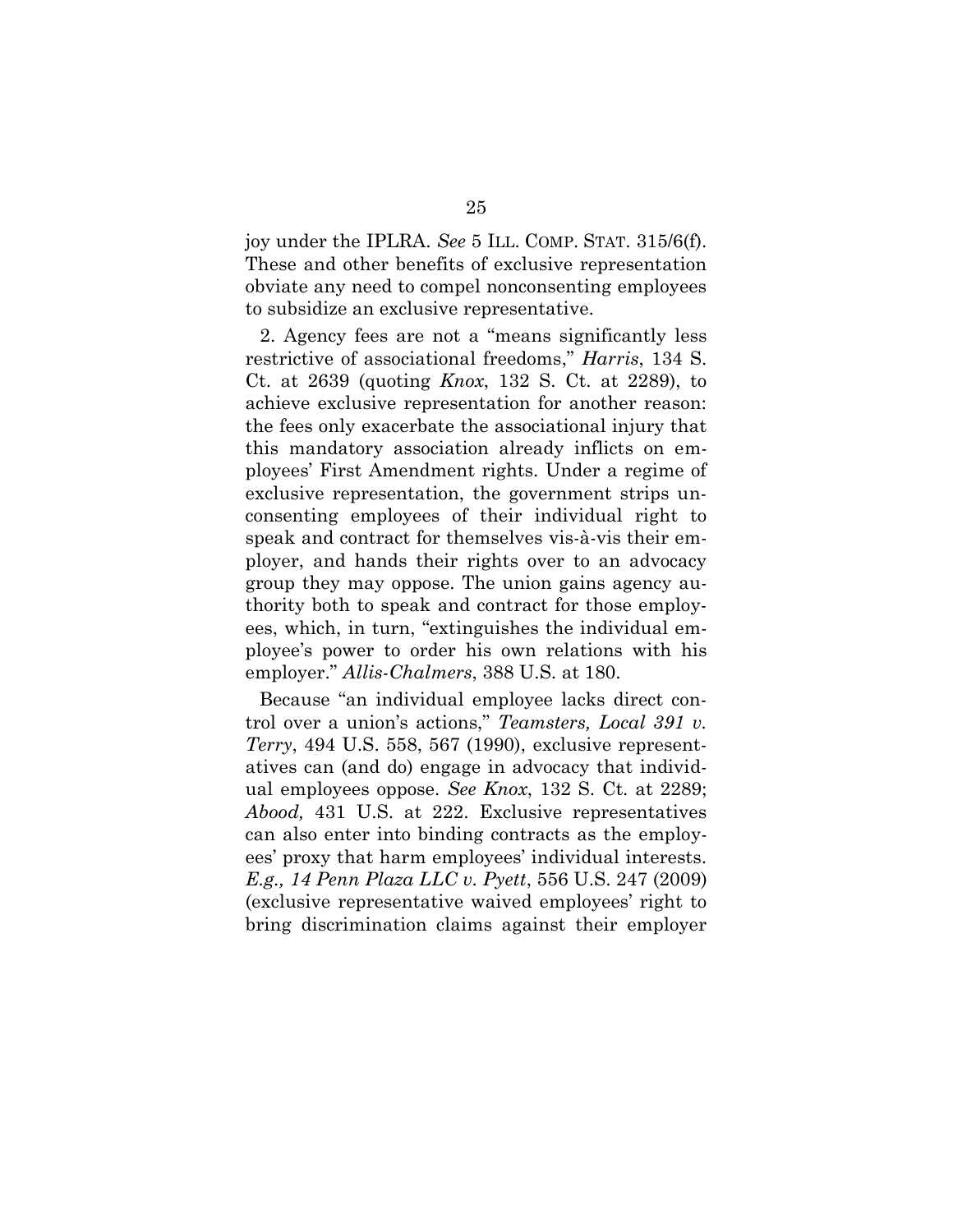in court by agreeing that employees must submit such claims to arbitration). A represented individual "may disagree with many of the union decisions but is bound by them." *Allis-Chalmers,* 388 U.S. at 180.

Unsurprisingly, given an exclusive representative's power to speak and contract for individuals against their will, this Court has long recognized "the sacrifice of individual liberty that this system necessarily demands," *Pyett*, 556 U.S. at 271, that "individual employees are required by law to sacrifice rights which, in some cases, are valuable to them" under exclusive representation, *Douds*, 339 U.S. at 401, and that exclusive representation results in a "corresponding reduction in the individual rights of the employees so represented," *Vaca v. Sipes*, 386 U.S. 171, 182 (1967). 11

For the government to additionally force nonconsenting employees to subsidize their governmentimposed agent and its unwanted advocacy only compounds the First Amendment injury inflicted on these individuals. The employees are forced to pay a union for suppressing their own rights to speak and contract for themselves. The employees are also forced to subsidize advocacy that they oppose and

<sup>11</sup> *See also Mulhall v. UNITE HERE Local 355*, 618 F.3d 1279, 1287 (11th Cir. 2010) (holding that a union's "status as [an employee's] exclusive representative plainly affects his associational rights" because the employee is "thrust unwillingly into an agency relationship" with a union with whose demands he may disagree).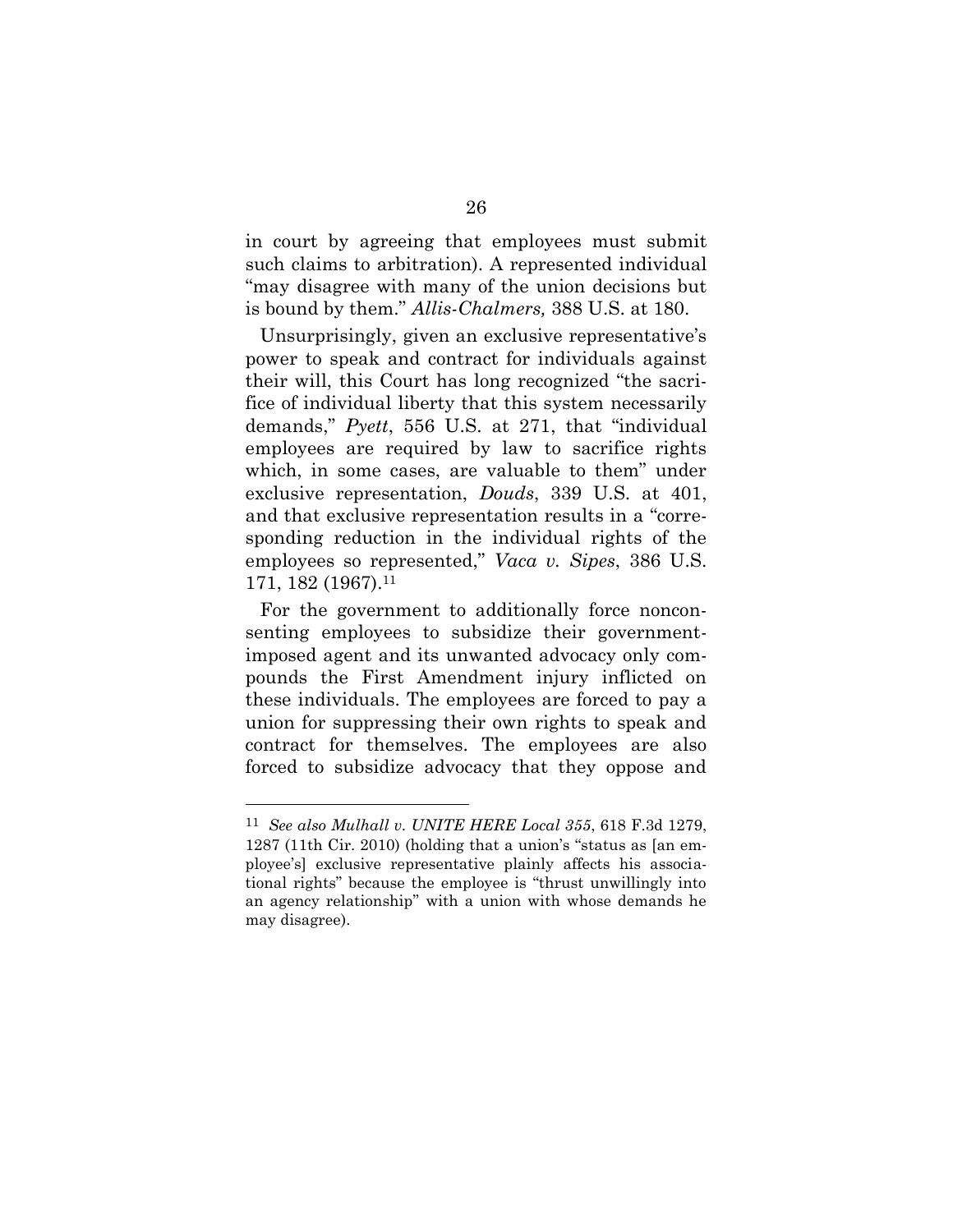that may harm their interests. This is perverse, akin to requiring kidnapping victims to pay their captors for room and board. Agency fees thus cannot be considered a "means significantly less restrictive of associational freedoms." *Harris*, 134 S. Ct. at 2639 (quoting *Knox*, 132 S. Ct. at 2289).

3. *Abood's* "free rider" justification for agency fees, *see* 431 U.S. at 221–22, falls short of what is required to satisfy First Amendment scrutiny. *Abood* begins by treating exclusive representation as if it were an onerous burden, or "great responsibilit[y]," the government imposes on unions, and for which unions deserve compensation for bearing. *Id*. at 221. This turns reality on its head. Exclusive representative authority is not imposed on unions: unions voluntarily seek that mantle. And it is not a burden, but an incredible government-conferred power. Consequently, "it is disingenuous for unions to claim that exclusive representation is a burdensome requirement. They fought long and hard to get government to grant them the privilege of exclusive representation." Charles W. Baird, *Toward Equality and Justice in Labor Markets*, 20 J. SOC. POL'Y & ECON. STUD. 163, 179 (1995). Union complaints about the heaviness of the crown they coveted, and now jealously guard, cannot be taken seriously.

*Abood* then posits that agency fees "distribute fairly the cost of these activities among those who *benefit*, and . . . counteract<sup>[]</sup> the incentive that employees might otherwise have to become 'free riders'—to refuse to contribute to the union while obtaining *bene-*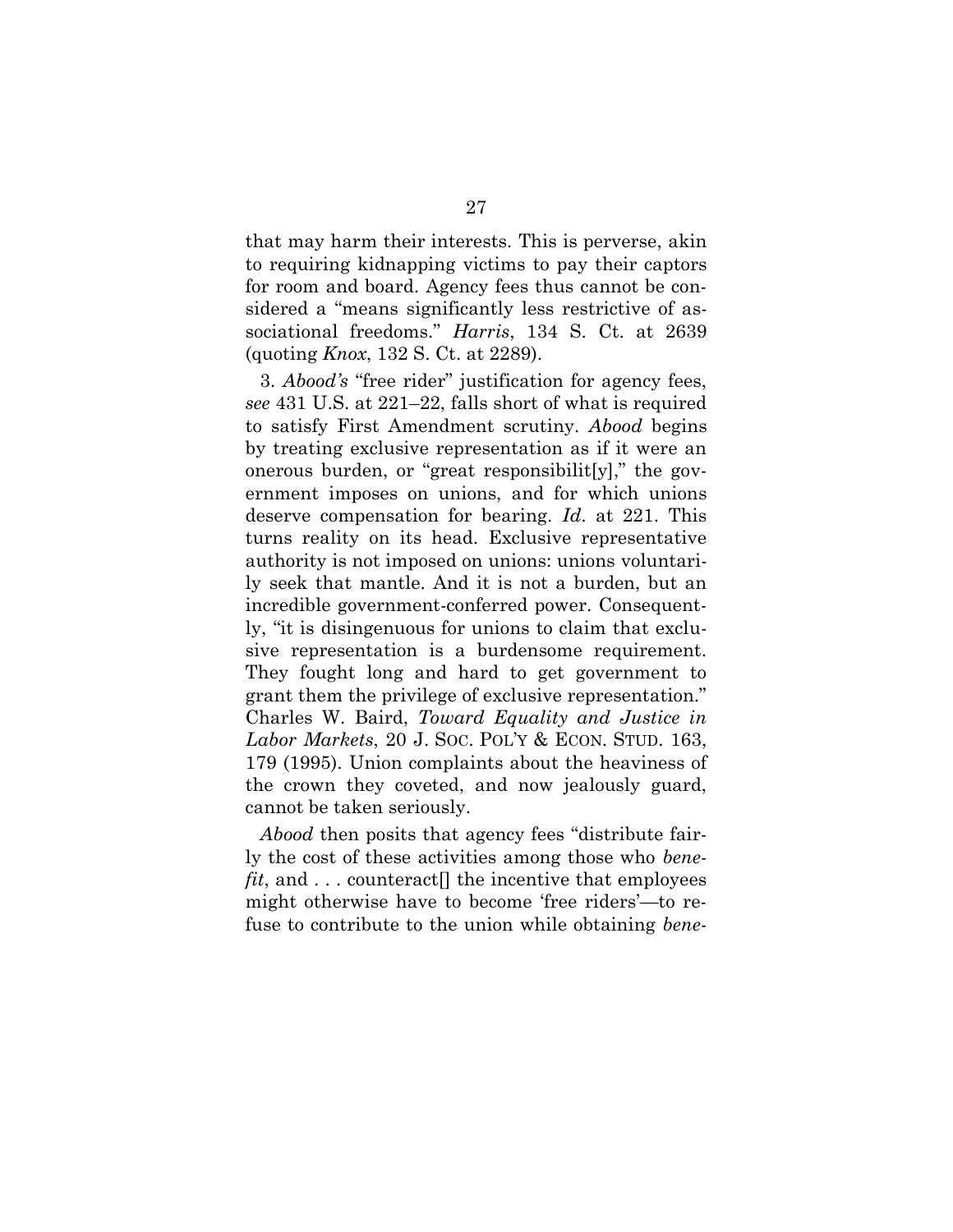*fits* of union representation that necessarily accrue to all employees." 431 U.S. at 222 (emphasis added). Among other flaws,<sup>12</sup> this incorrectly presumes that employees believe they benefit from an exclusive representative's advocacy, which many do not. *Abood* itself inconsistently recognized this only two sentences later when acknowledging that "[a]n employee may very well have ideological objections to a wide variety of activities undertaken by the union in its role as exclusive representative," and listed several examples. 431 U.S. at 222.

*Abood* was thus wrong to label as "free riders" employees who do not want to subsidize unwanted advocacy by an unwanted representative. It is far more accurate to label employees subject to agency fee mandates "forced riders," as these employees are being forced by the government to travel with an exclusive representative to policy destinations that they may not wish to reach.

Finally, *Abood*'s statement that an agency fee arrangement "counteracts the incentive that employees might otherwise have to become 'free riders,'" 431 U.S. at 222, ignores the previously discussed advantages exclusive representation provides unions with respect to recruitment and dues collection, *see* 

<sup>12</sup> This rationale is also faulty because "[t]he mere fact that nonunion members benefit from union speech is not enough to justify an agency fee." *Harris*, 134 S. Ct. at 2636; *see also Knox*, 132 S. Ct. at 2289–90 (finding "free-rider arguments . . . generally insufficient to overcome First Amendment objections").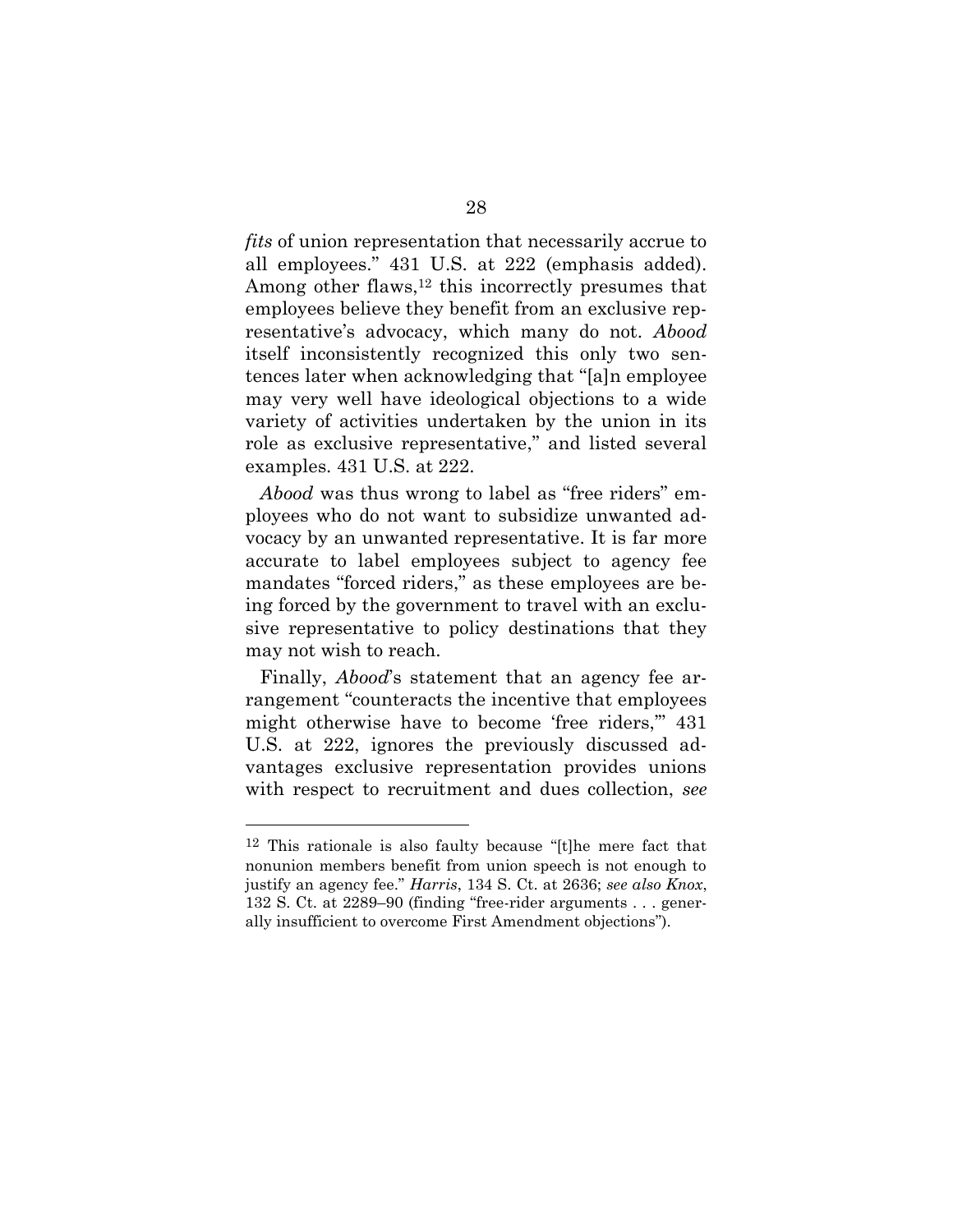*supra* pp. 23–25. These advantages far outweigh any minor disadvantages that may come with exclusive representative power. Union membership among public employees skyrocketed after several states passed laws authorizing their exclusive representation. *See* Chris Edwards, *Public Sector Unions and Rising Costs of Employee Compensation*, 30 CATO J. 87, 96–99 (2010).<sup>13</sup> Union membership rates are far higher in those states that authorized exclusive representation than in those states that did not. *Id*. at 106–07. The difference is considerable even absent compulsory fees.<sup>14</sup> Exclusive representative status does not, contrary to *Abood's* implausible speculation, impede a union's ability to recruit and retain members. It facilitates that endeavor.

Overall, *Abood* got it backwards by presuming that exclusive representation burdens unions and benefits nonmember employees. *Abood's* free rider rationale for agency fees thus "falls far short of what the First Amendment demands." *Harris*, 134 S. Ct. at 2641.<sup>15</sup>

<sup>13</sup> *Available at* https://goo.gl/z08rpZ (last visited May 1, 2017).

<sup>14</sup> In 2008, public-sector union membership rates were 37.9% in Nevada, 31.6% in Iowa, 27.9% in Florida, and 27.2% in Nebraska, s*ee* Edwards, *supra*, at 106, each of which allow exclusive representation, but ban compulsory fees. By contrast, publicsector union membership rates were far lower in states that ban exclusive representation: 4.2% in Georgia, 5.2% in Virginia, 6.0% in Mississippi, and 8.2% in South and North Carolina. *Id*.

<sup>15</sup> *Abood's* finding that a state's interest in "labor peace" justifies exclusive representation of employees, 431 U.S. at 220–21,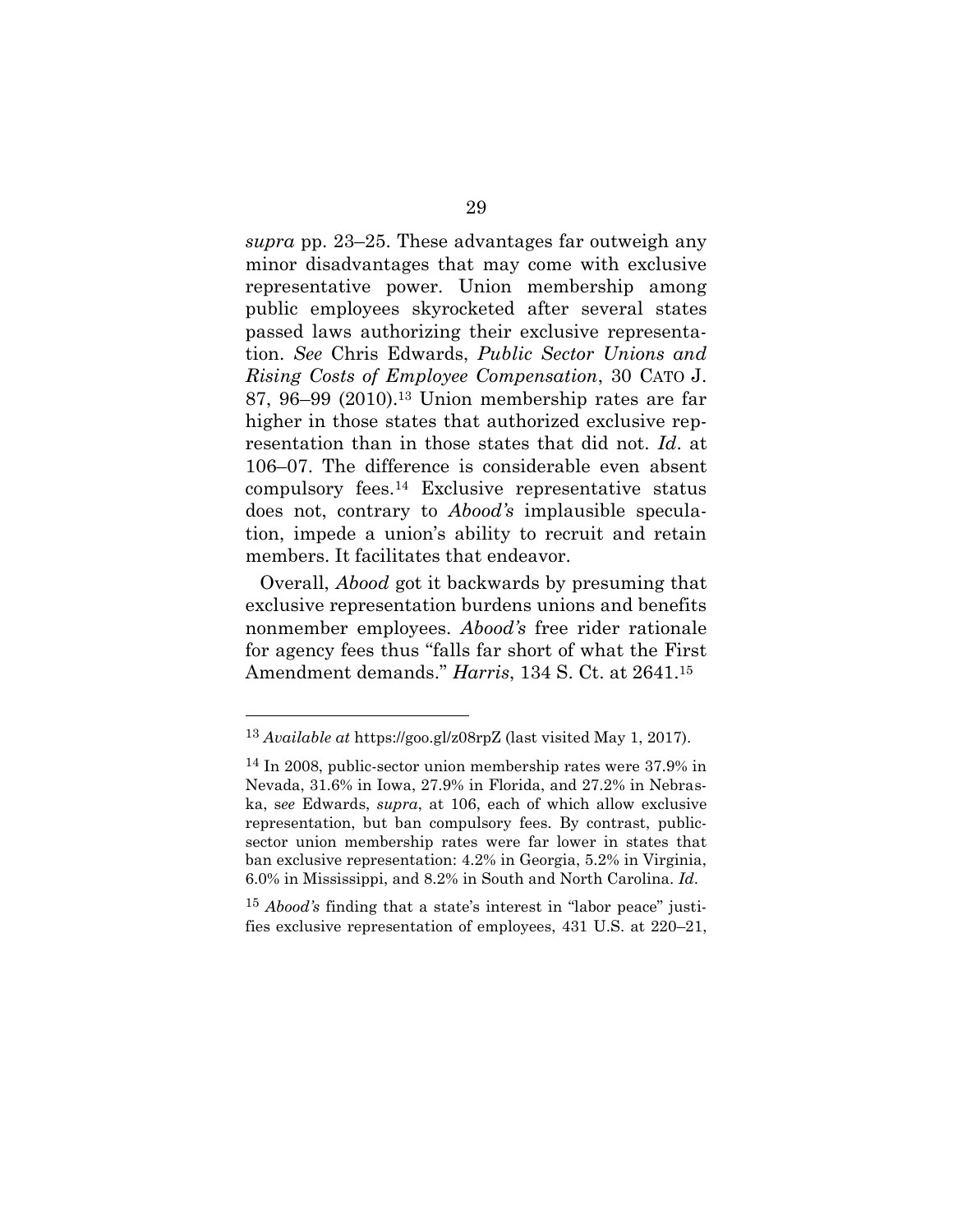#### **II. This Case Is a Suitable Vehicle for Reconsidering** *Abood.*

This Court laid bare *Abood's* infirmities in *Harris*, a case concerning Illinois's agency fee statute, but stopped short of overruling *Abood* because the case did not involve full-fledged employees. 134 S. Ct. at 2638 & n.19. This case involves the same agency fee statute as *Harris*, 5 ILL. COMP. STAT. 315/6(e), but concerns its application to a full-fledged state employee. This action is thus a suitable vehicle to overrule *Abood* for the reasons stated in *Harris*.

There are three facets to this case that render it a particularly good vehicle for reconsidering *Abood*. *First*, Illinois's agency fee statute authorizes what *Abood* permits. The statute calls for forcing public employees to "pay their proportionate share of the costs of the collective bargaining process, contract administration and pursuing matters affecting wages, hours and other conditions of employment," but not other expenses. 5 ILL. COMP. STAT. 315/6(e). This case, therefore, squarely presents the question of

does not justify agency fees, but only "[t]he principle of exclusive union representation," *id*. at 220. The two "are not inextricably linked," as exclusive representation can and does exist without agency fees. *Harris*, 134 S. Ct. at 2640; *see* p.22, *supra*. To the extent there is a linkage, agency fees are not a least restrictive means to achieve labor peace, as the government can maintain order and discipline in its workplaces through means far less offensive to First Amendment freedoms. Pet.App.15.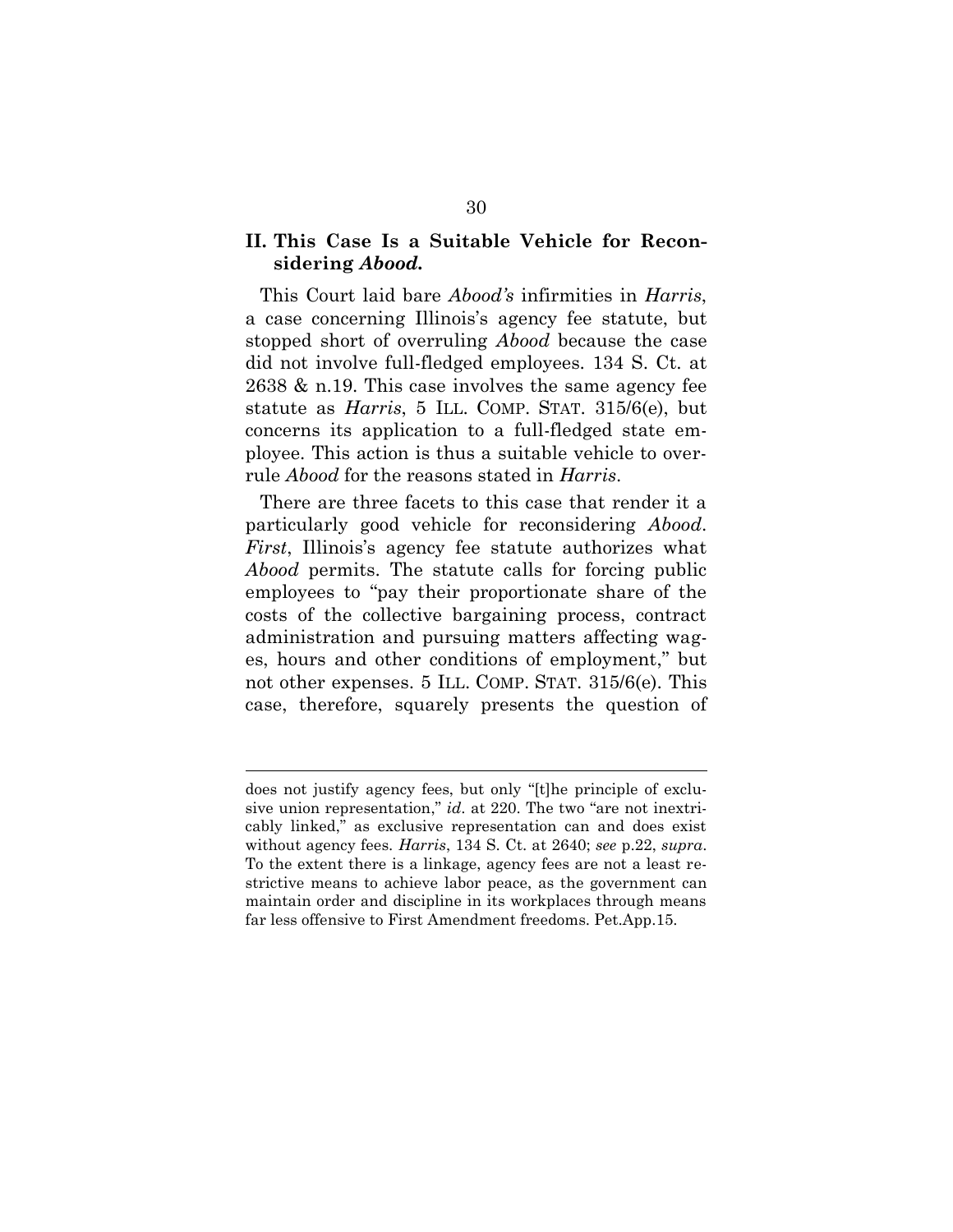whether *Abood* was correct that such exactions are facially valid under the First Amendment.

*Second*, AFSCME generally uses the three-prong test adopted by a plurality of this Court in *Lehnert*, 500 U.S. at 519, to determine the expenses the union charges to nonmember employees. AFSCME's Fair Share Notice states:

In addition your Fair Share fee includes your pro rata share of the expenses associated with the following activities which are chargeable to the extent that they are germane to collective bargaining, are justified by the government's vital policy interest in labor peace and avoiding free riders, and do not significantly add to the burdening of free speech that is inherent in the allowance of an agency or union shop.

Pet.App.30. AFSCME's use of this agency fee test illustrate why *Abood*'s dividing line is unworkable. It leaves Janus and other employees with little idea of what activities they are being forced to subsidize because each prong of the chargeability test "involves a substantial judgment call (What is 'germane'? What is 'justified'? What is a 'significant' additional burden?)." *Harris*, 134 S. Ct. at 2633 (quoting *Lehnert*, 500 U.S. at 551 (Scalia, J., concurring in judgment in part & dissenting in part)). At the very least, AF-SCME's use of this Court's agency fee test provides an excellent basis for reviewing whether that test makes sense.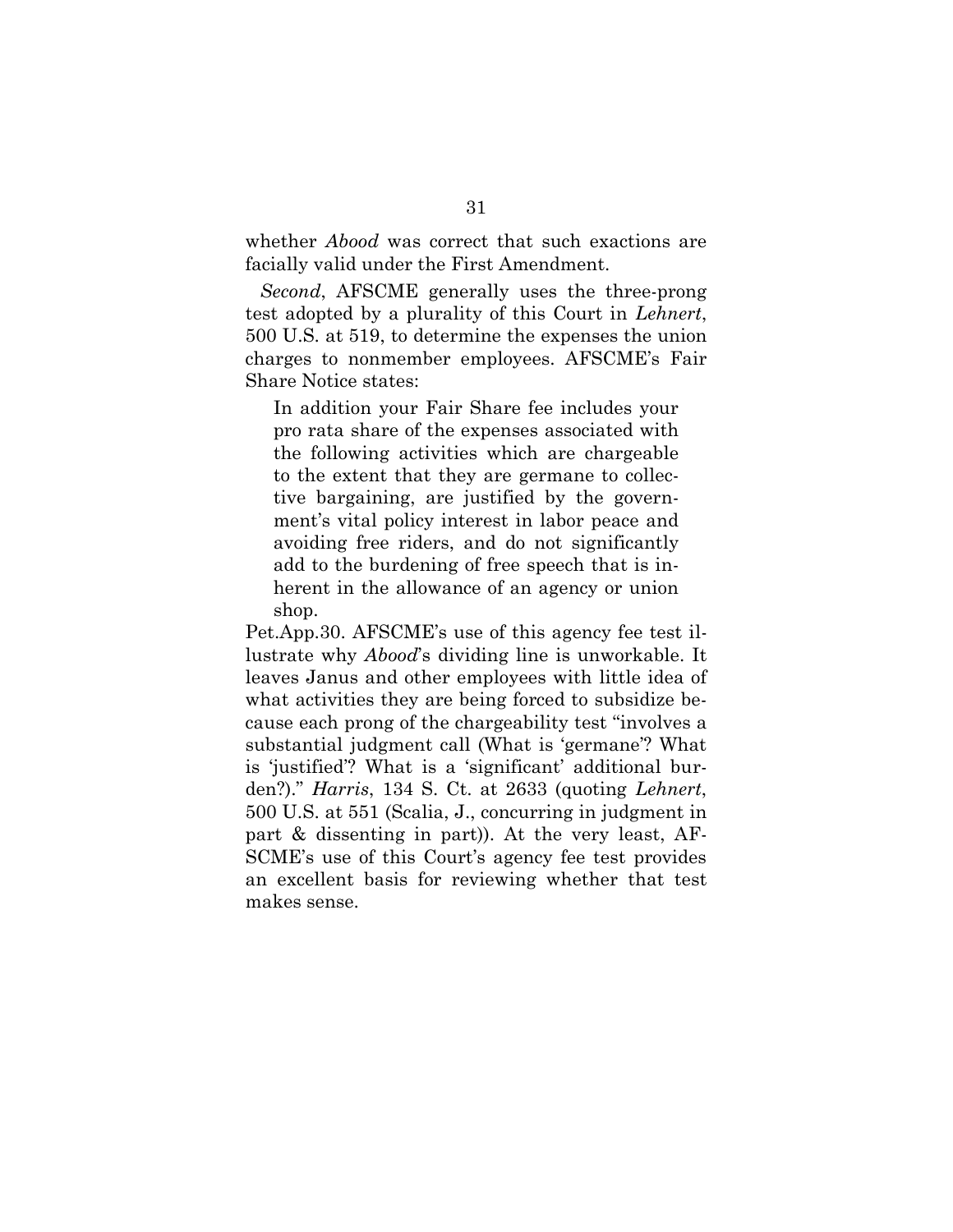*Finally*, the political nature of bargaining with the government is vividly illustrated by AFSCME's negotiations with Governor Rauner, which are chronicled at *Department of CMS*, 33 PERI ¶ 67. "There can be no reasonable disagreement that the outstanding issues—including wages, health insurance, subcontracting, layoff—were of the utmost importance to the parties." *Id.,* ALJD at 153. During the negotiations, given Illinois's precarious fiscal situation, *id*. at 12, "[t]he State consistently indicated its need to save hundreds of millions of dollars in health insurance costs" and "that it could not afford to pay step increases or across the board wage increases and was opposed to increases that were unrelated to performance," *id.* at 154. AFSCME took opposite positions. *Id*. For example, while "[i]t is uncontested that the State was looking to save hundreds of millions of dollars per year on health insurance, . . . the Union had, over two proposals, offered savings that essentially had a net savings of zero dollars due to the increased benefits it still sought." *Id*. at 224. This dispute, and other policies subject to the negotiations,  $16$  make clear that "the terms upon which the State settles with its employees is necessarily a political, public policy issue." *Id*. at 159.

<sup>16</sup> To offer other examples, the State claimed that its preferred holiday and overtime policies would save taxpayers an estimated \$180 and \$80 million, respectively, *Dep't of CMS,* ALJD at 63-64, and that AFSCME's semi-automatic promotion demand would cost taxpayers \$20-30 million, *id*. at 97.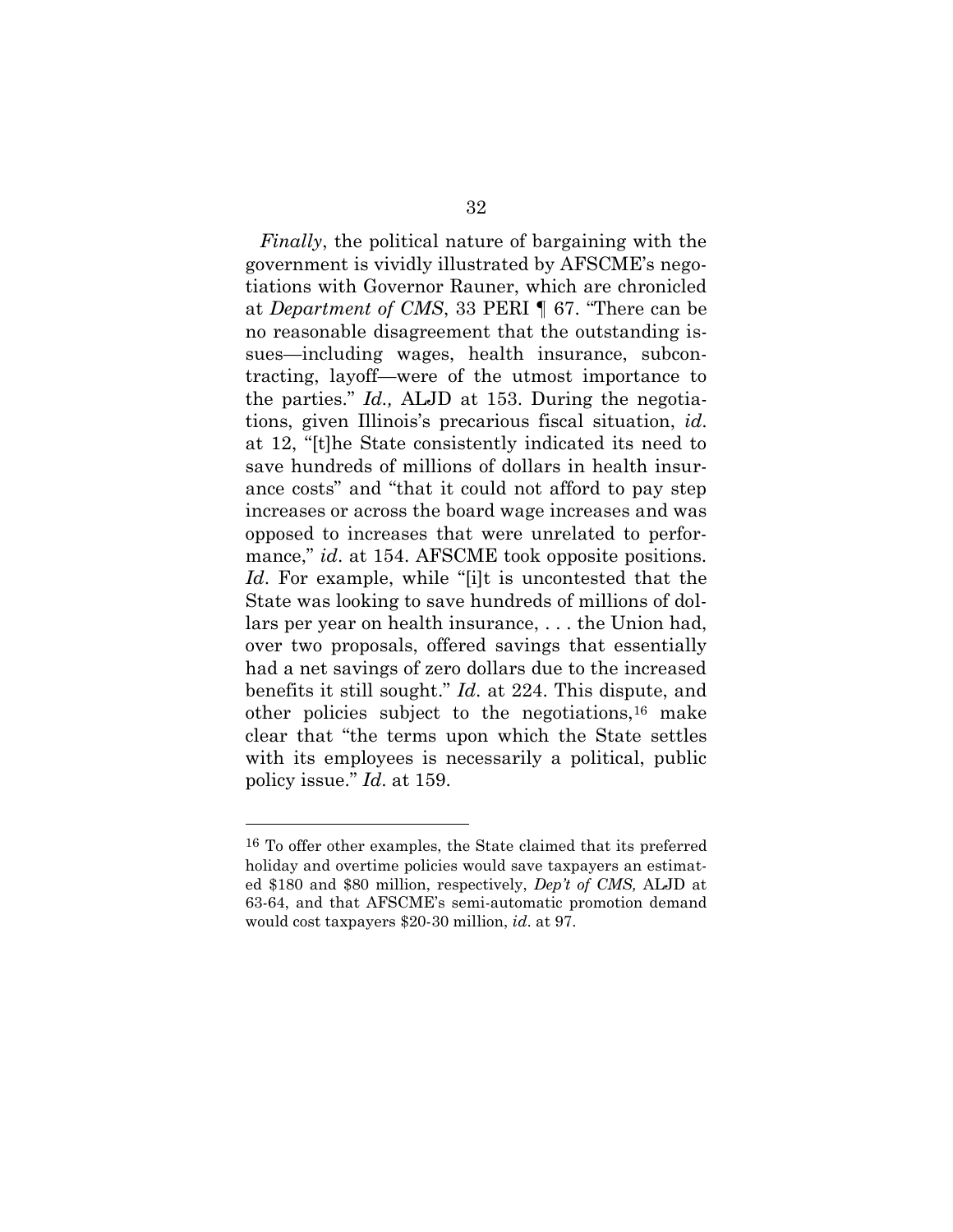AFSCME's conduct during bargaining illustrates the same point, as its advocacy extended to the legislature, the public, and the courts. AFSCME proposed, during bargaining, that the state executive branch commit to "jointly advocate for amending the pension code" and increasing State taxes. *Id*. at 26– 27. AFSCME also sought legislation "to change the existing structure for contract negotiations only for negotiations between the Rauner administration . . . and not any later-elected governor." *Id*. at 167. "AF-SCME sponsored rallies in various regions of the state" that "were organized to educate the public and to put pressure on the Governor to change his position at the bargaining table." *Id*. at 135. <sup>17</sup> AFSCME is petitioning state courts to stop the Governor from implementing the reforms he sought during bargaining. *AFSCME, Council 31,* 2016 WL 7399614. These and other aspects of AFSCME's bargaining and related disputes with Governor Rauner have been the subject to widespread public attention.<sup>18</sup> AFSCME's

<sup>17</sup> AFSCME used similar tactics "[d]uring the course of the 2012-2013 negotiations," wherein "the Union communicated its displeasure in the State's proposals and bargaining positions in a very public manner," such as by having union agents "appear [at] and disrupt Governor Quinn's public speaking engagements, political events, and even his private birthday party/fundraiser." *Id*. at 14. AFSCME's purpose was to "make public [its] displeasure with the Governor and to pressure the Governor to provide more favorable contract terms." *Id*.

<sup>18</sup> *See, e.g*., Joe Cahill, *The State's Pension Reality Gap Is about to Get Wider*, CRAIN'S CHICAGO BUS. (Aug. 10, 2016),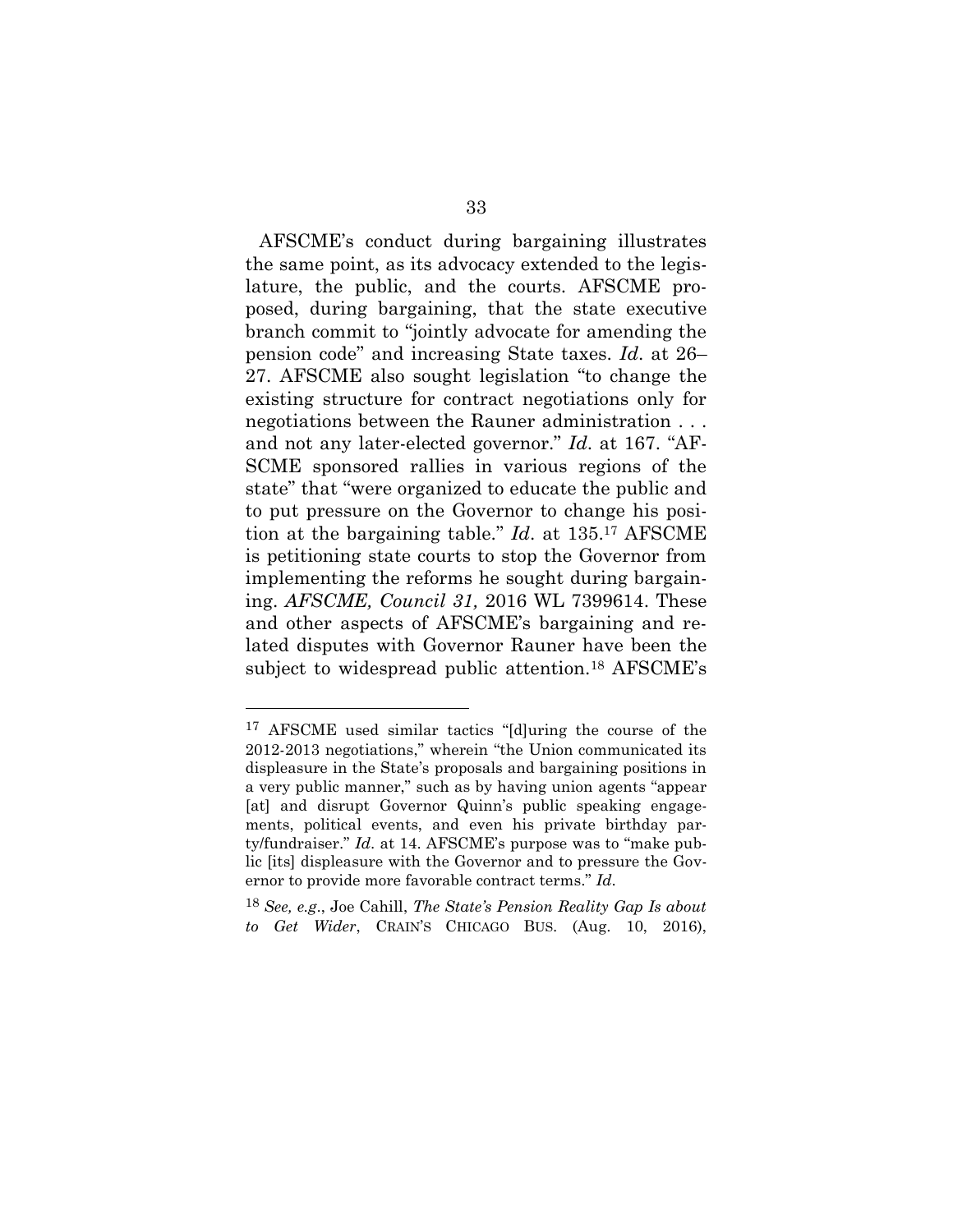actions during collective bargaining demonstrate that, "unlike in a labor dispute between a private company and its unionized workforce, the very issues being negotiated are matters of an inherently public and political nature." *Dep't of CMS*, 33 PERI ¶ 67, ALJD at 172.

Of course, *Abood's* propriety does not turn on these facets of the case. *Abood* is wrongly decided, and Illinois's agency fee law is unconstitutional, regardless of how AFSCME calculates its agency fee or wages its political battle with Governor Rauner. AFSCME's conduct does, however, aptly demonstrate that this Court's observations in *Harris* were correct.

#### **CONCLUSION**

The petition for a writ of certiorari should be granted.

 https://goo.gl/GBWG3m (last visited Mar. 31, 2017); David Schaper, *Shortfall Threatens Illinois Pension System*, NPR (Mar. 24, 2010), https://goo.gl/8XopCF (last visited Mar. 31, 2017); Kim Geiger, *Rauner Scores Big Win over Union on Contract*, CHI. TRIB. (Nov. 16, 2016), https://goo.gl/wa1cWQ (last visited Mar. 31, 2017); Kim Geiger, Monique Garcia & Haley BeMiller, *Union Authorizes Strike, Rauner Doesn't Budge*, CHI. TRIB. (Feb. 23, 2017), https://goo.gl/VLWo7J (last visited Mar. 31, 2017).